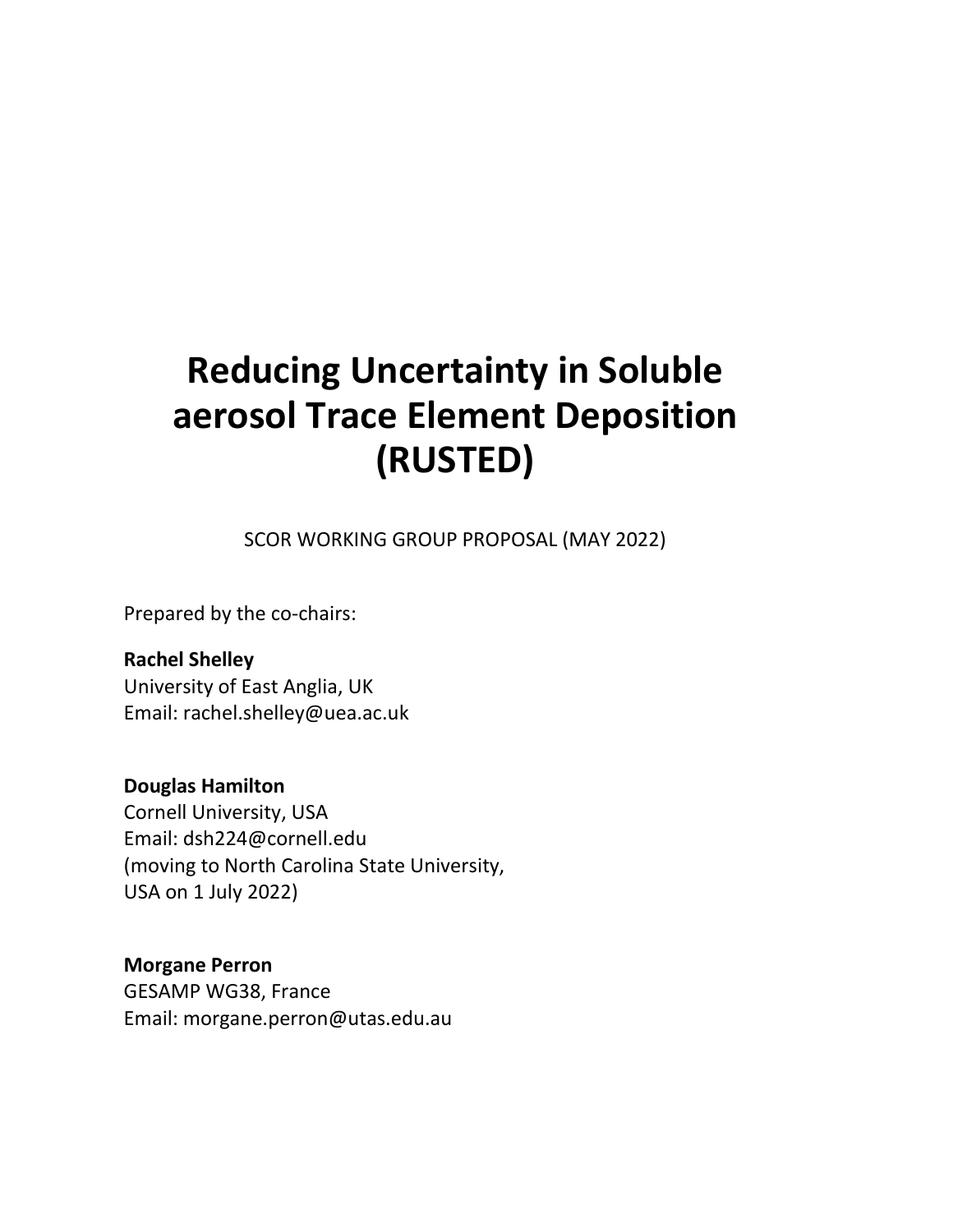## **1. Summary**

The availability of iron, and other trace elements (TEs), is central in controlling biological activity and  $CO<sub>2</sub>$ sequestration in many ocean regions. Atmospheric deposition provides an external source of TEs to the ocean, but most fluxes are currently poorly understood. To predict how ocean ecosystems respond to changes in soluble TE fluxes, it is vital that models represent and reproduce current TE distributions. This Working Group proposes to bring together a diverse group of experts from the ocean biogeochemistry and modelling communities to focus on assuring the quality of TE solubility data from aerosol leaches and improving the handling of soluble iron in Earth System models. This will be facilitated through the creation of a new, comprehensive database of atmospheric TE measurements taken across the world's oceans, allowing easier evaluation and calibration of global models than is currently possible. This WG is important and timely as the transfer of micronutrients and pollution across the air-sea interface is a current research priority of large international programmes such as SOLAS and GEOTRACES. Furthermore, this WG addresses many challenges laid out in the UN Decade of Ocean Science for Sustainable Development. Capacity building is at the heart of this proposal; the database will be open-access and a proposed workshop–seminar series will be held in India with the aim of widening participation and creating a strong, global network of scientists working at the air-sea interface. A SCOR Working Group is the only practical way to achieve the aims detailed in this proposal.

## **2. Scientific Background and Rationale**

Approximately 50% of primary production occurs in the oceans (Falkowski and Raven, 1997). Iron (Fe) is an essential micronutrient as it is required for carbon (C), nitrogen (N) and phosphorus (P) acquisition by primary producers. However, production is limited over large regions of the ocean due to insufficient Fe availability or due to the scarcity of a combination of two or more micronutrient trace elements (TEs) (e.g., Moore et al, 2013). Thus, the availability of TEs exerts a fundamental control on marine biological activity, from bacterial and primary productivity through to fisheries, thereby supporting marine ecosystem services over various timescales (Martin, 1990; Mahowald et al., 2014; Hamilton et al., 2022).

Large aerosol deposition events can relieve micronutrient (co-)limitation. Following aerosol deposition, new resource competition among primary producers can alter the balance between smaller and larger phytoplankton sizes (Paytan et al. 2009) and between autotrophic and heterotrophic communities (Gazeau et al. 2021), thus influencing the capacity of the ocean to sequester  $CO<sub>2</sub>$  (Guieu et al. 2014a). Furthermore, marine microbes exert a climate feedback by altering cloud properties, temperature, and precipitation rates through the production of biological gases. The degree to which autotrophs or heterotrophs are stimulated depends on the physicochemical form in which aerosol-bearing nutrients are delivered to seawater and on the initial biogeochemical conditions of the water column, such as *in situ* nutrient limitation (Guieu et al. 2014b).

Micronutrients, both bio-essential and potentially toxic, are delivered to the surface ocean via wet or dry aerosol deposition (Duce et al., 1991). Aerosols are composed of a dynamic mixture of natural (mineral dust, volcanoes, sea salt, wildfires, secondary organic aerosols) and anthropogenic (industrial and vehicular emissions, fossil fuel burning) particles. The very different chemical compositions and degrees of atmospheric processing of these various aerosol mixtures directly impacts their solubility in seawater and, thus, the ability of biota to assimilate the associated TEs for growth. Mineral dust is proportionally the largest source of aerosols to the global ocean. However, anthropogenic and wildfire aerosols have a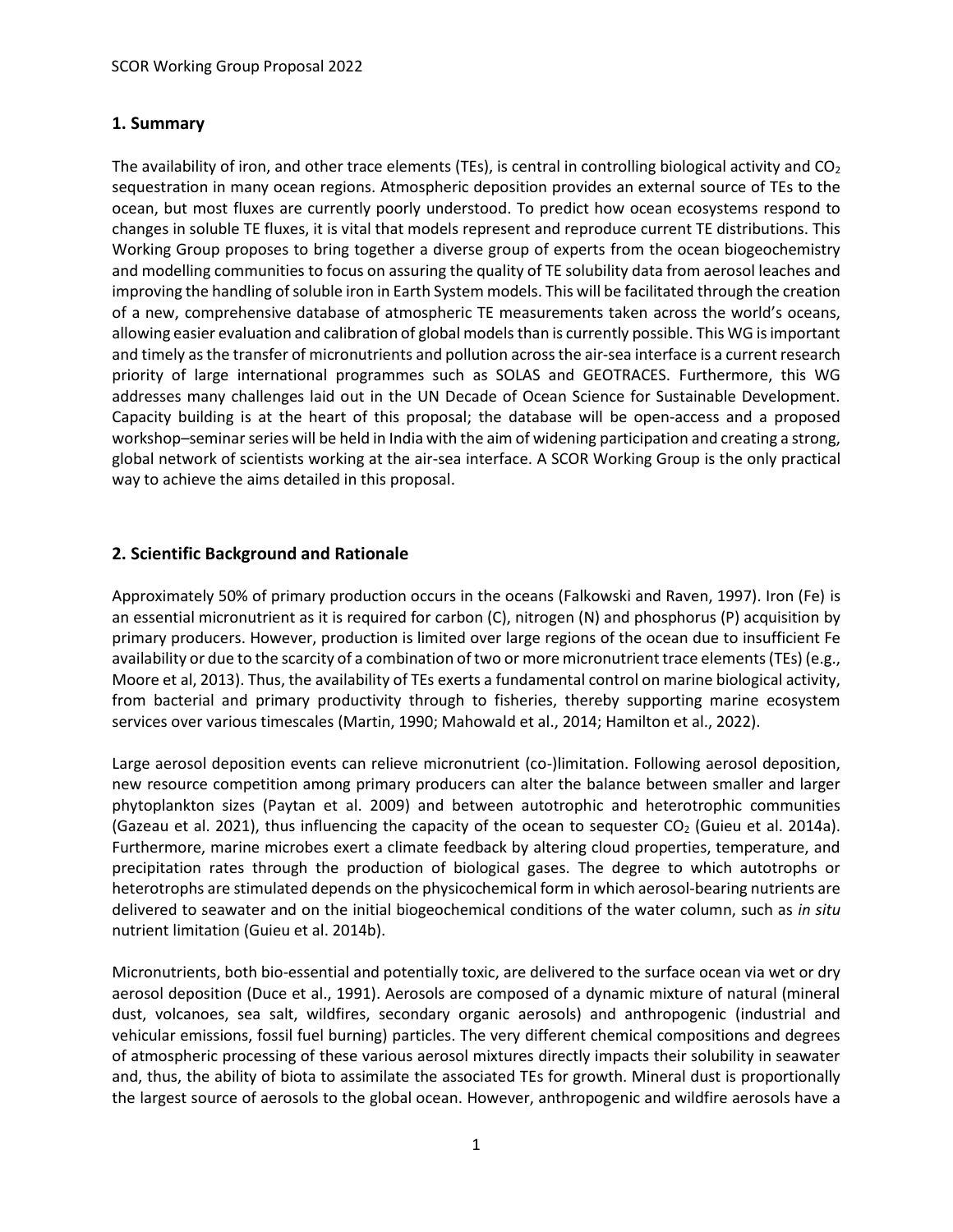greater ability to dissolve in seawater, resulting in the liberation of a larger fraction of bioaccessible TEs, due to several factors including their smaller size (Hamilton et al. 2020; Ito et al., 2020).

#### **The Challenge**

A challenge for models is that different ocean regions receive different aeolian inputs, and different phytoplankton respond differently to these inputs. For example, all numerical models over-estimate total Fe concentrations near dust source regions and under-estimate the low concentrations and high solubilities observed over remote ocean regions (Myriokefalitakis et al., 2018). Future changes in climate, land use and industrialisation are expected to alter the composition and magnitude of aerosols deposited to the surface ocean (Tegen et al., 2004; Klingmüller et al., 2016). Improving model predictions of the biogeochemical response to such changes requires a deeper understanding of the key processes controlling aerosol TE fluxes and dissolution rates. For example, recent collaborations between modellers and experimental scientists led to improved understanding of how different aerosol types impact Fe solubility and the biological response (Ito et al., 2020; Tang et al., 2021).

At present, most aerosol solubility data is for Fe. Therefore, this WG will initially focus on improving model parameterisation of soluble Fe, before broadening the focus to other TEs which can help answer questions about, or rule out, the factors influencing Fe solubility (Meskhidze et al. 2019). To achieve this aim, we will bring together experts in experimental procedures to estimate aerosol Fe (and other TE) solubility as well as members from the atmosphere and ocean modelling communities to review the current understanding and identify the most pressing research questions.

A further challenge is that aerosol TE solubility in the ocean cannot be measured directly. Instead, solubility must be estimated from laboratory experiments. As numerous leaching schemes are used, uncertainties are introduced when attempting to relate the solubility back to the environment in which the observation was collected (Shelley et al., 2018; Perron et al., 2020). To compound the problem, there has been very little comparison of the various leaching protocols in use. Leaches following different protocols access slightly different soluble fractions and represent processes on different and undefined timescales, yet models treat all solubility data as equal. It is not known the extent to which the results of different leaches bias model predictions. This lack of standardisation is thought to have hindered accurate representation of soluble aeolian TE fluxes to surface waters (Anderson et al., 2016; Baker et al., 2016; Meskihidze et al., 2019). The urgent need to standardise techniques will be addressed by producing a set of Standard Operating Procedures following the first community intercomparison exercise for aerosol TE solubility.

## **Why a SCOR proposal?**

Much of our current understanding on the relationship between aerosol TE solubility and its availability to marine microbes is operationally defined, but few of these methods have been properly compared. Under the coordination of Mingjin Tang (Associate Member), members of this WG, representing six laboratories across four continents, will undertake a study comparing data from common leaching methods for assessing aeolian TE solubility. This intercomparison study aims to quantify uncertainties resulting from the use of different protocols and will lead to an international consensus on Standard Operating Procedures. The collection of natural aerosols for this intercomparison is underway and does not require funding.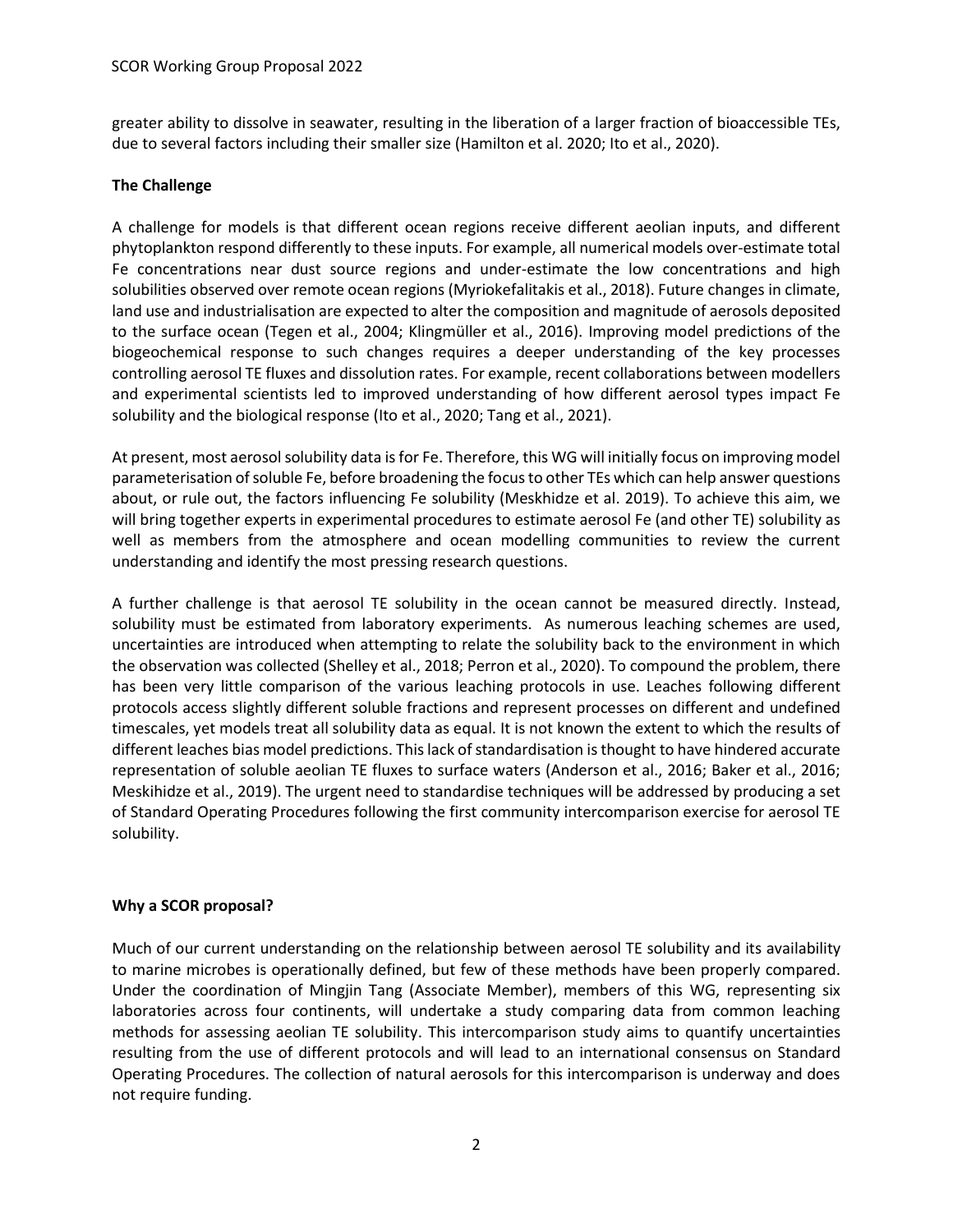#### SCOR Working Group Proposal 2022

A lack of consent between modelling groups results in large differences in the type and number of observational data included in different models. This hinders comparisons between models which have been calibrated to represent different observationally-defined climatologies. Furthermore, all TE solubility data is treated equally, despite the different leaching schemes representing different environmental processes. This SCOR WG will engage discussion between experts from the observational and modelling communities to best address research questions and understand the data requirements of the two communities. RUSTED will build on the work of FeMIP (WG151), which is coming to the end of its term, via inviting FeMIP Members to participate in RUSTED's meetings. The modelling component of RUSTED will focus on evaluating atmospheric models' representation of soluble aerosol Fe (and other TEs), thereby providing a key link with FeMIP which focused on ocean biogeochemistry.

We propose the creation of a comprehensive database of atmospheric TEs which will allow easier evaluation and calibration of global models than is currently possible from the GEOTRACES and SOLAS data repositories. This database is further motivated by the fact that only a fraction of the community's enormous investment in TE measurements is currently being used by models. The knowledge acquired from the intercomparison will allow the identification of existing biases, thus enabling future model constraints to reduce uncertainty in the prediction of rapidly changing aerosol fluxes on biogeochemical cycles. Guidance will be provided to the modelling community on how to best compile and use spatially and temporally sparse data, especially in regions with minimal data coverage.

Although of interest to the GEOTRACES community, the objectives proposed here address fundamental questions which need resolving but would be challenging to address in the type of process study which national bodies fund. In contrast, SCOR WGs provide the ideal platform for groups of international experts to produce guidance for future research directions and standardisation for methods currently in use. Additionally, GEOTRACES will be drawing to a close around 2025, although spin off programmes (e.g., BioGeoScapes) will continue to focus on fluxes of nutrients and contaminants across the air-sea interface. As many of the membership of this WG have participated in SOLAS and GEOTRACES studies, served on their committees, and contributed data to their data repositories, they are familiar with both programmes and believe that a SCOR WG is necessary to provide the expert guidance needed for future studies of deposition fluxes across this important interface.

The outputs of this SCOR working group will provide both the foundation and a framework for future proposals to address questions of methodology and biogeochemical cycles (experimental and modelling). Furthermore, because of the far-reaching consequences that changes in the soluble TE deposition fluxes are predicted to have on marine ecosystems, the RUSTED outputs will have broad applicability to different research communities, e.g., climate change, human health, fisheries, and paleoclimate.

## **3. Terms of Reference (ToR)**

**ToR1.** With a primary focus on Fe, review the past three decades of literature to identify knowledge gaps in relating the physicochemical properties of aerosol micronutrients with their solubility and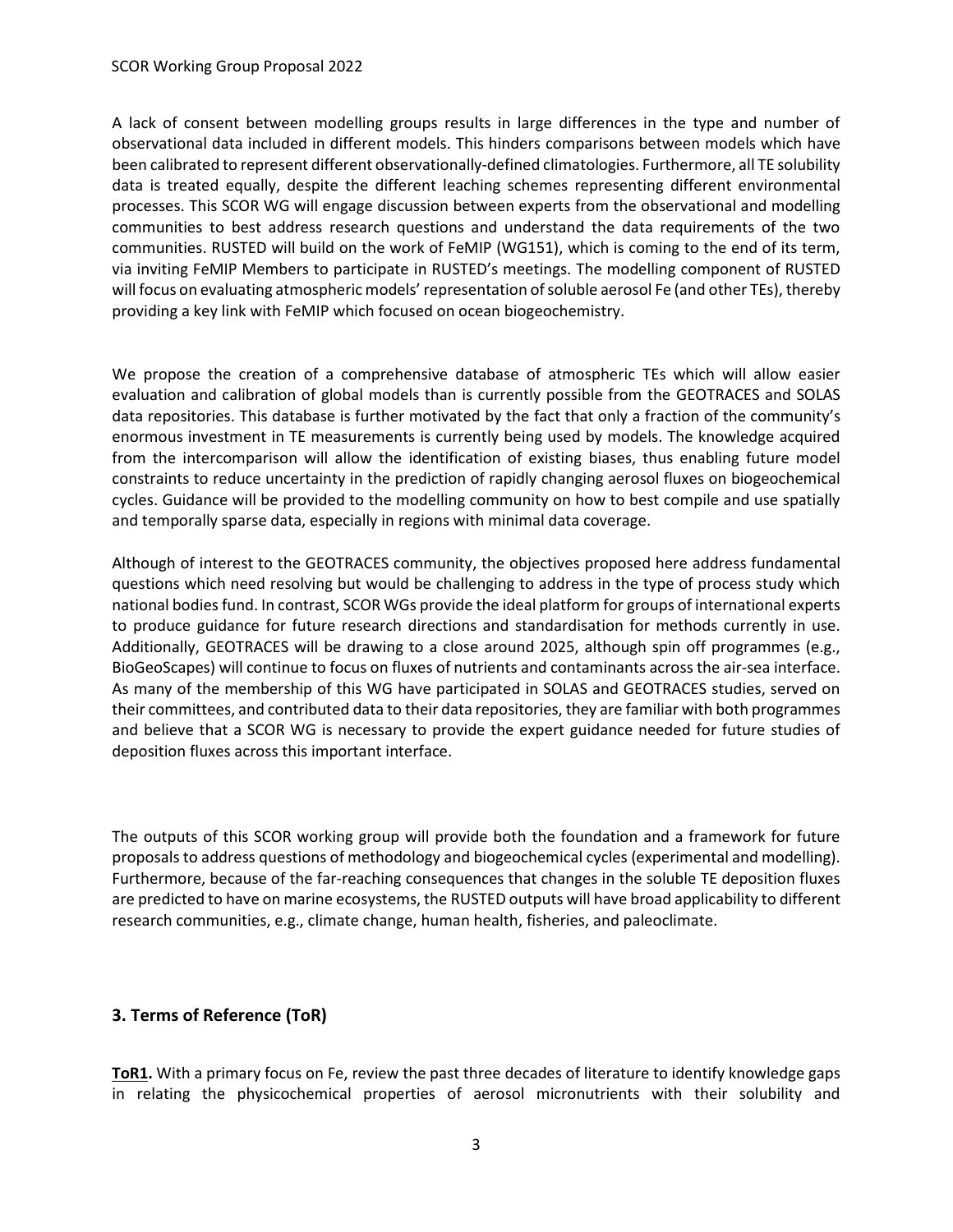bioavailability in the ocean. Synthesise data collected into: (1) an open access peer-reviewed research directions manuscript, providing guidance for future research; and (2) a database of soluble aerosol Fe measurements, providing a consistent constraint for models and a spatiotemporal focus for where new observations are most needed.

**ToR2.** Incorporate the results of the ongoing aerosol TE intercomparison to: (1) recommend a set of Standard Operating Procedures for common leach schemes; (2) publish a manuscript of comparative results for the leach schemes investigated; and (3) assess aerosol TE solubility data produced in the last 20-30 years to inform modellers on how to choose the optimal data for model validation and constraint.

**ToR3.** Utilise the available data for other aerosol trace elements and aerosol chemical composition to advance our understanding of the solubility of Fe and other biogeochemically-important elements. A synthesis paper of the relationship between aerosol TE concentrations and fractional solubility will be published.

**ToR4**. Bring together the observational and modelling communities to capitalise on the progress made from ToRs 1-3 to identify ways in which current numerical models can improve their handling of Fe, including impacts beyond ocean biogeochemistry. Address differences between laboratory and model solubilisation schemes, linking to their environmental relevance. Initiate transdisciplinary discussion to identify which micronutrients most require study next and publish the related guidance.

## **4. Working plan**

To deliver **ToR1**, we will focus primarily on Fe. The interdisciplinary experts of the WG will **review the current understanding of aerosol TE solubility**, through the synthesis of recent workshops, three decades of publications, and recent research in under-studied, yet biologically important regions (e.g., Southern Hemisphere and North Indian Ocean). In addition, we will review the language and terminology used by different research communities, resulting in the production of a **glossary of terms**. These actions will culminate in our first publication (to *Biogeosciences*)*.* We aim to reach a wide audience with this review as changes to the magnitude and timing of atmospheric deposition is relevant to several disciplines including marine biogeochemistry, human health and climate. The Fe data will be curated into a database and made immediately available to the community via GitHub. This database will provide a single, concise picture of aerosol Fe distribution and fractional solubility, allowing different numerical models to be constrained in a harmonised way.

Two tasks will be undertaken to deliver **ToR2**: (1) **an intercomparison study using aerosols** (collected in China) to quantify the errors associated with common leach schemes used to estimate aerosol TE solubility. Following on from the Morton et al. (2013) intercalibration for aerosol total digestion methods, this study will be the first to directly compare the results of several leaching schemes performed on the same samples. This work will culminate in a publication in *Limnology and Oceanography: Methods* (open access) and the production of Standard Operating Procedures for common aerosol leaches which will be added as an appendix to the GEOTRACES cookbook (https://www.geotraces.org/methods-cookbook/). (2) **a review and collation of aerosol dissolution studies, undertaken over the past 20-30 years**. In the first year of the WG term, the focus will be on aerosol Fe (thus, contributing towards **ToR1**), but in subsequent years other TE dissolution studies will be reviewed. The solubility data for other species beyond Fe and auxiliary information will be added to the Fe database.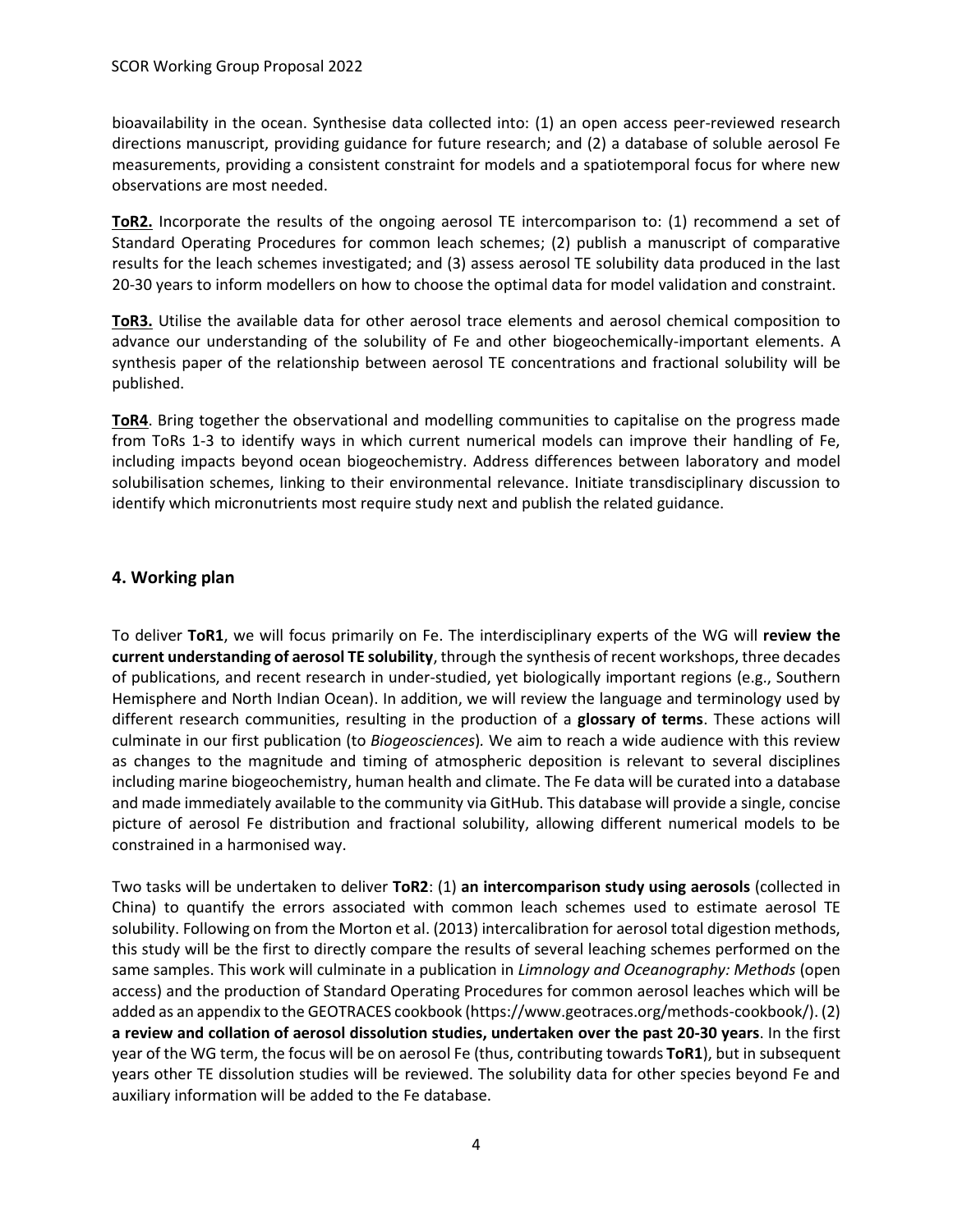To deliver **ToR3** we will drive discussion on: (1) **how other elements can be used to further our understanding of aeolian Fe solubility** by addressing the (sometimes incorrect) assumption that there is an inverse relationship between aerosol fractional solubility and total atmospheric loading (Baker et al., 2020). This will be achieved by revisiting and expanding Sholkovitz et al. (2012) to include other elements commonly measured simultaneously to Fe. This action will result in a publication in *Atmospheric Chemistry and Physics*. (2) **the use of tracers for aerosol source apportionment**. As aerosol type exerts a strong control on solubility, it is of particular interest to the modelling community to understand ways in which aerosol source can be incorporated into models. Information about caveats and limitations, lack of analytical capabilities, use/misuse of multi-variate statistics and use of isotopic ratios for source apportionment will be provided. A session on this topic will be chaired by WG members at the Aquatic Sciences Meeting 2025. Recommendations will be published on the SOLAS website

A unifying theme of **ToRs 1-3** will be the collection and collation of aeolian TE data for the **aerosol database**.

The delivery of **ToR4** will require the full scope of expertise gathered in this WG. As few numerical models include essential micronutrient elements other than Fe, how to **extend Fe theory to other essential elements** is the focus. Implementation will be guided by the discussions and research priorities identified under ToRs1-3. We propose to use numerical models to highlight areas of the ocean where a better understanding of atmospheric TE solubility could facilitate a better understanding of how the C and N cycles in key/sensitive ocean regions will likely respond to climate change. The Bay of Bengal – Arabian Sea is suggested as the test bed for this sensitivity study as these two regions have similar climates but different atmospheric inputs and hydrographic regimes. The region is the focus of the International Indian Ocean Experiment 2 (IIOE-2). Collaboration with the IIOE-2 will be actively pursued. The outcomes will be used to inform future grant proposals and result in two peer-reviewed papers: 1) Recommendations for efficient inclusion of TEs other than Fe in Earth System models; and 2) description of the relationship between measurements of aerosol solubility in field samples, laboratory simulations and numerical simulation of solubilisation processes.

We plan to hold five WG meetings. In order to stretch the available funding, the first and final meetings will be fully online, and the subsequent ones will coincide with major international meetings and be in hybrid format to maximise participation. We also propose holding a workshop and seminar series in India during year 3.

## **Months 1-12:**

Call for aerosol Fe data contributions.

**Nov 2022:** Initial online WG meeting to plan ToRs1&2, with reference to ToRs3&4. Database creation will be discussed, resulting in the compilation of a data provider list and agreement on a data use protocol. Other issues to be addressed will include: the allocation of tasks; compilation of a list of external contacts for consultation; and plans for securing additional funding.

**Feb 2023:** Full WG meeting at ASLO Aquatic Sciences Meeting (hybrid). Members will chair a session on atmospheric deposition of soluble trace elements and isotopes and hold a Townhall to introduce the WG, report early progress towards ToR1&2 targets, and refocus and reassign tasks, if necessary.

Seek co-sponsorship and additional funding from SOLAS, GEOTRACES and other bodies yet to be identified for an early-career workshop and seminar series to be hosted at the National Institute of Oceanography (NIO), India during year 3.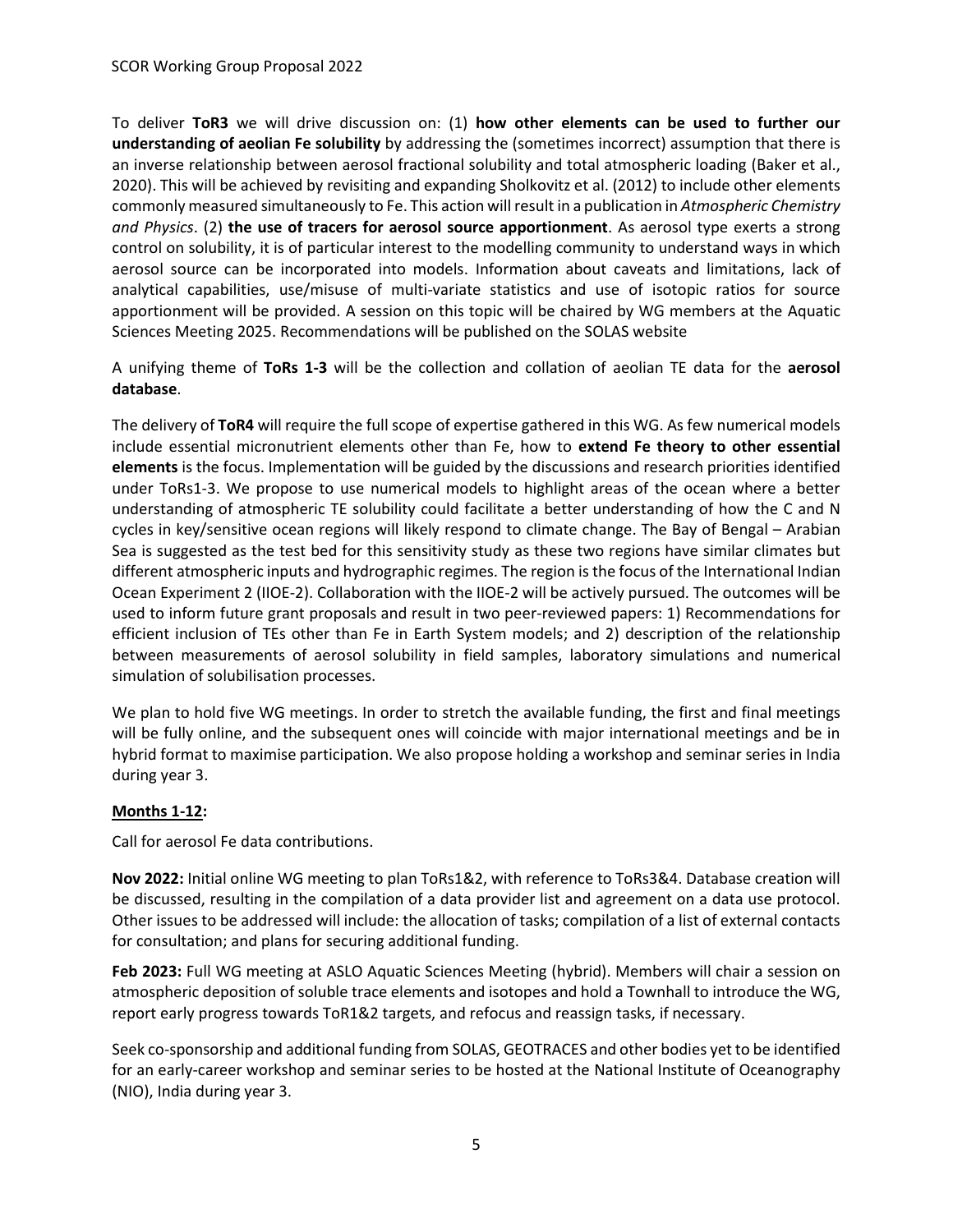Review and intercomparison papers submitted at the end of year 1.

Standard Operating Procedures for common leaches added to GEOTRACES methods 'cookbook'.

#### **Month 13-24:**

**Feb 2024:** Full WG meeting at ASLO Ocean Sciences Meeting (hybrid). Members will chair a session on aerosol source apportionment. Townhall for aerosol Fe database soft release.

Continued development of database (e.g., review of aerosol TE dissolution papers, feedback request, call for other TE data for inclusion in the database).

Publish an assessment of aerosol TE solubility data produced in the last 20-30 years, with the aim of allowing modellers to better choose which data to use to validate their models.

Work on ToR2 finalised. Work begins on ToR3. ToR4 task leaders are identified, alongside how to incorporate observations from ToRs1-3 in ToR4.

#### **Month 25-36:**

**Feb 2025:** Full WG meeting at ASLO Aquatic Sciences Meeting (hybrid). Members will chair a session on the impacts of changing soluble TE fluxes to the ocean.

**Apr 2025**: Early career workshop/seminar series hosted at the NIO, India.

Revisited and expanded Sholkovitz et al (2012) manuscript submitted.

Sensitivity studies on impacts of changes to soluble Fe (TE) inputs.

#### **Month 37-48:**

Final online meeting. Will reflect on previous 3-years work and allocate tasks for the final synthesis paper (*Biogeosciences*) and White Paper. Launch of database with a concurrent publication in *Earth System Data Science* to guide external users.

Database online release via co-sponsors, SOLAS/GEOTRACES and other yet to be identified organisations.

#### **5. Deliverables**

- 1. *Eos* article announcing WG.
- 2. Session and Townhall to introduce the WG at the Aquatic Sciences Meeting, 2023.
- 3. Review paper on aerosol TE solubility including recommendations and research priorities and glossary of terms. Delivers ToR1.
- 4. Aerosol Fe database (soft release at the Ocean Sciences Meeting, 2024). Contributes to ToRs 1-3.
- 5. Paper on aerosol TE leaching schemes and intercomparison results. Contributes to ToR2.
- 6. Standard Operating Procedures for aerosol leaches published as Appendix to GEOTRACES cookbook. Contributes to ToR2.
- 7. Paper assessing aerosol TE solubility data produced in the last 20-30 years. Contributes to ToR2.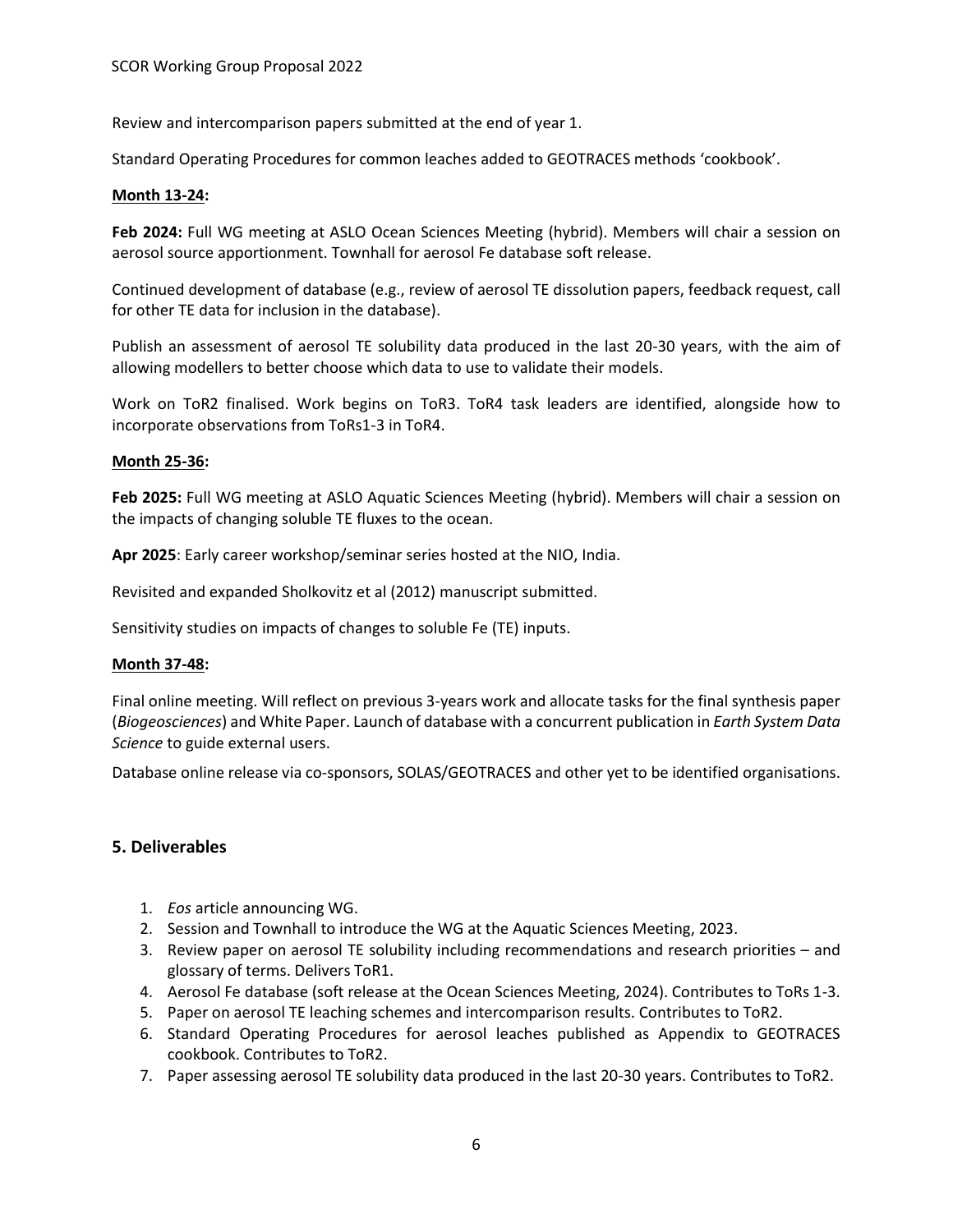- 8. Session on aerosol source apportionment at the Aquatic Sciences Meeting, 2025. Contributes to ToR3.
- 9. Paper on the relationship between aerosol TE concentrations and fractional solubility. Contributes to ToR3.
- 10. Recommendations for aerosol source apportionment. Contributes to ToR3.
- 11. Paper describing the relationship between measurements of aerosol solubility in field samples, laboratory simulations and numerical simulation of solubilisation processes. Contributes to ToR4.
- 12. Final synthesis paper including SWOT analysis of what was learned and what the remaining outstanding gaps and challenges are, recommendations for improving the handling of soluble Fe data from observations, handling non-dust aerosols, and TEs other than Fe. Contributes to ToR4.
- 13. Final release of database of aerosol TEs for external users. Contributes to ToRs 1-3.
- 14. A White Paper for policy makers which will present the impacts of changing soluble TE fluxes on ocean ecosystems. Contributes to ToR4.

## **6. Capacity Building**

Our vision is that this WG will identify and bridge significant gaps in the current knowledge of nutrient bearing aerosols and their role in marine biogeochemical cycles. The proposed work is designed to build a common research framework that facilitates knowledge transfer between ocean biogeochemistry and atmospheric science communities and stimulate new research proposals and collaborations between established and early-career scientists around the world. This goal is reflected by the proposed multidisciplinary membership, which is diverse in terms of gender, career stage and geographical representation. We have Full and Associate Members from countries which are developing their scientific capacities, such as India, Argentina and South Africa, who also conduct research in regions which are traditionally understudied. During the term of the WG, we are committed to create at least one opportunity for these Members, or Early Career Researchers (ECRs) from their labs, to pursue a POGO-SCOR Fellowship at an institution with the appropriate analytical and/or computing capabilities. The sensitivity study of ToR4 is an ideal candidate for a POGO-SCOR Fellowship. It is anticipated that future POGO-SCOR Fellowship opportunities resulting from this WG will promote training and capacity building and result in new collaborations well past the conclusion of the WG.

In some respects, the pandemic has provided opportunities and facilitated wider participation in scientific meetings through online and hybrid meeting formats. We therefore propose online meetings at the initiation of the WG and towards the end of the term, and the hybrid format for membership meetings (to coincide with Aquatic/Ocean Sciences Meetings), with members from emerging countries and ECRs encouraged to attend in person. However, we must be cognisant that it is often daunting for ECRs to make their voices heard during online discussions, especially with established researchers. We will take a number of steps to ensure that ECR's voices are heard. For example, discussions will be moderated with students/postdocs asked to comment first, equitable allocation of presentation time at conferences will be scheduled, and we will offer plenty of opportunities for networking in smaller groups (such as break out rooms – physical and virtual) where people at all career stages can get to know each other, and thus promote chances of ECRs feeling comfortable speaking up.

During the first year, we will take advantage of the change in travel funding for SCOR WG meetings to allow Associate Members from developing/emerging countries and ECRs to benefit from travel funding as in-person networking remains vital for generating new ideas and forging new connections. The working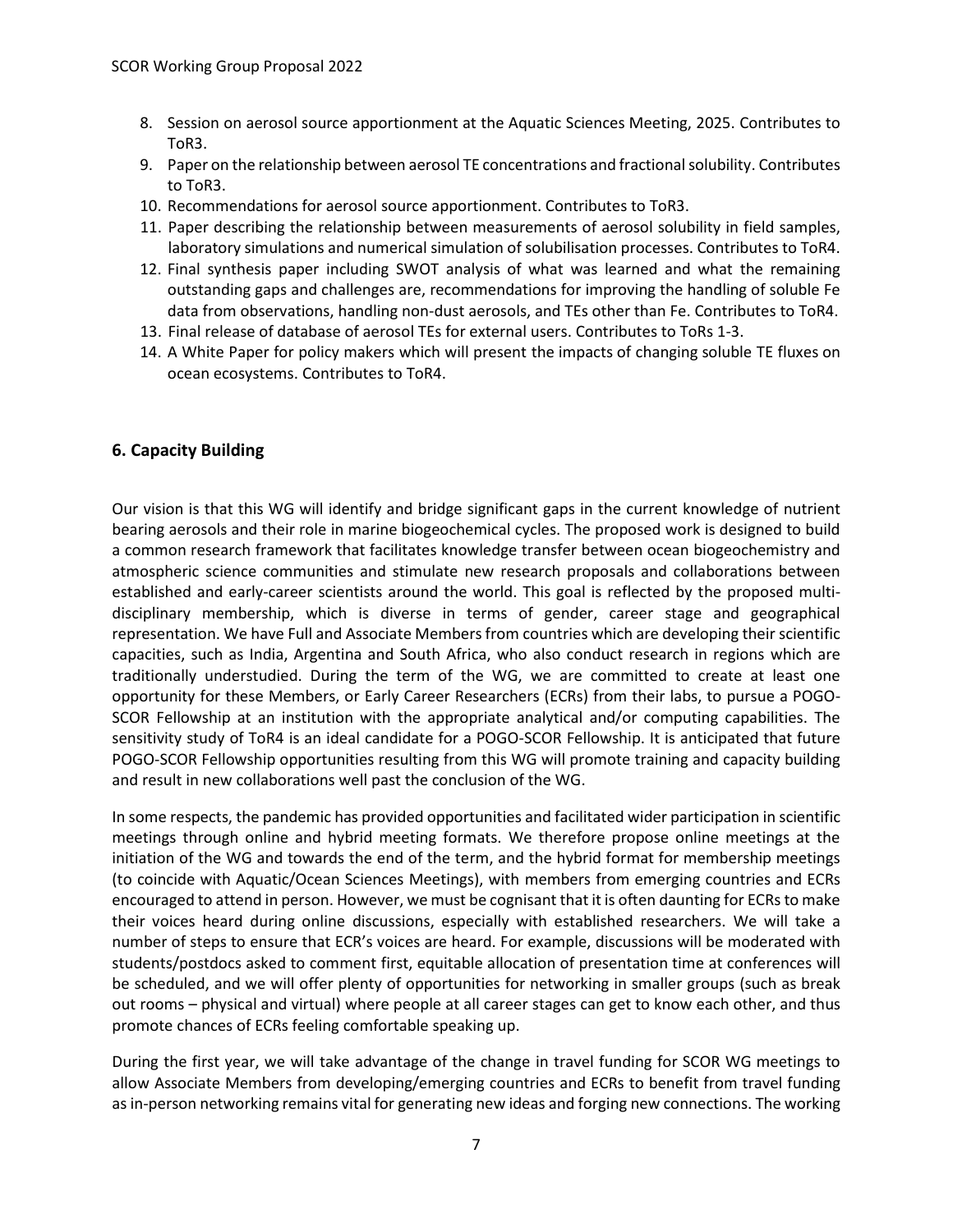group will actively encourage early-career members to chair and host sessions and Townhalls at international conferences related to the group's topic, as well as providing mentoring for them, which will aid their career development (Urban and Boscolo, 2013). An online meeting early in year 4 will be hosted with the purpose of allocating tasks for the final synthesis paper and ensuring that the outputs are disseminated effectively. An ECR will be encouraged to be the lead author.

During the third year, we propose to deliver a 4-day workshop-lecture series on trace elements at the airsea interface at the National Institute of Oceanography, India. On Day 1, lectures will be delivered in hybrid format. This will allow as many people to contribute and participate as possible. The speakers will be invited to give talks on their area of expertise. The keynote lecture will be broadcast live via YouTube or a similar open-access platform. This will be publicised in advance (via social media and newsletters of SOLAS, SIBER and other organisations) and members of the public may attend online. At the end of the day, there will be an ice-breaker networking opportunity for delegates and speakers. On the second day, an early-career workshop is proposed. Depending on the logistics, the workshop could provide hands-on training in clean room techniques (e.g., aerosol leaches of natural aerosols and reference materials) and sample analysis (using ICP-MS), followed by data handling and deposition flux calculations. As the risk of sample contamination is high and clean room standards will be compromised by high footfall, the WG will investigate novel ways for the delegates to get clean room experience if physical presence is not possible. Ideas under consideration will include, but not be limited to, virtual or augmented reality and digital twinning, as well as in-person practical work. This day will conclude with a poster session and networking. The second networking opportunity is important as it gives delegates more time to formulate their questions and approach the speakers while also showcasing their own research. Thereby providing a greater chance of interactions leading to future work possibilities. On the third day, delegates will get hands-on experience of global climate modelling. On the final day, we propose a career skills development workshop followed by an organised recreational activity to help establish a strong peer network.

Co-sponsorship and additional funding for this workshop-lecture series will be sought from SOLAS, SIBER (Sustained Indian Ocean Biogeochemistry and Ocean Research) and other bodies yet to be identified early in the term of the WG. Collaboration with IIOE-2 and SIBER scientists will be sought as the outputs of this WG (improved parameterisation and data handling of soluble TEs) have broad applicability; particularly under Science Theme 3 of the IIOE-2 (Monsoon variability and ecosystem response) and Science Themes 3 (Controls and fate of phytoplankton and benthic production in the Indian Ocean), 4 (Contrasting physical, biogeochemical and ecological processes in the Arabian Sea and the Bay of Bengal) and 5 (Climate and anthropogenic impacts on the Indian Ocean and its marginal seas) of SIBER. We propose to submit this WG for endorsement by the UN Decade of Ocean Science for Sustainable Development as an Ocean Decade Action as this workshop will be a key component of the submission which addresses Priority Challenges 5 (Unlock ocean-based solutions to climate change), and 9 (Skills, knowledge and technology for all; https://www.oceandecade.org/ challenges/). Event attendance will be prioritised for ECRs and those from emerging and developing countries.

Hosting the workshop-lecture series in India is timely. The Indian Ocean has long been identified as understudied and a priority for further research. From an atmospheric inputs perspective, the Indian Ocean is of great interest; it receives large inputs from the atmosphere year-round from the various dust source regions proximal to the northern basin, which include the Arabian Peninsula, African continent and Asia. Anthropogenically-derived aerosols from industrial pollution and biomass burning on the surrounding continents are also prevalent, and evident in the brown haze that lingers over the Arabian Sea, Bay of Bengal and southern tropical Indian Ocean. There are specific questions about how the supply of trace elements from the atmosphere impacts carbon and nitrogen cycles. The dominant controls on primary production in the Arabian Sea (i.e., zooplankton grazing versus Fe limitation) remains an active research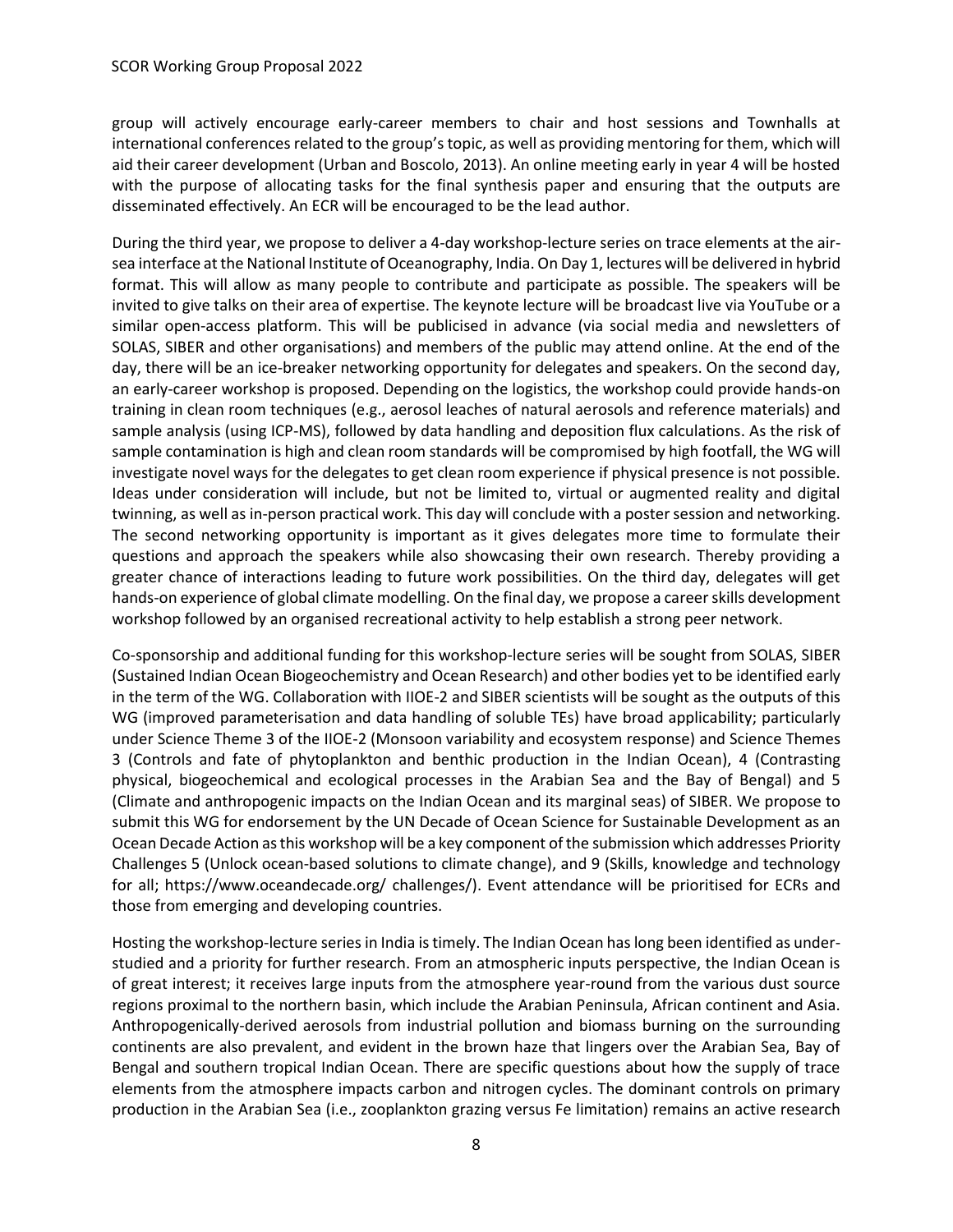topic. Furthermore, the Indian Ocean is a globally important denitrification zone, and it also appears to be a region where nitrogen fixation rates are significant (Hood et al., 2009), although patchy and very much under discussion (e.g., Löscher et al., 2020; Saxena et al., 2020).

Running a workshop in this region at this time will have great benefit to the host institution as it will turn the international spotlight onto this under-studied region. It will give the institution the opportunity to showcase its research facilities and provide students and ECRs with networking and mentorship opportunities from international experts working at the air-sea interface. We would also introduce delegates to the near-final version of the database at this event. The benefits will be twofold: delegates will be a valuable source of feedback as well as gaining access to a useful resource before its general release.

Our over-arching goal is that this WG will result in a strong peer network that will facilitate global knowledge transfer and collaborations that will long outlast the term of this WG.

## **7. Working Group composition**

This WG has 10 Full and 10 Associate members that bring together state-of-the-art expertise in experimental methods for the assessment of aerosol TE solubility, Earth System modelling, biogeochemical modelling and aerosol composition which will guide key requirements and shape future directions. The Full Members are responsible for the successful delivery of the objectives of the ToRs. The Associate Members will provide valuable inputs from complimentary fields, e.g., organics in aerosols, uptake and bioaccessibility of micronutrients and dissolution kinetics). Our Full membership represents 9 countries, including two emerging/developing countries (India and Argentina), and has 4 early career members.

| <b>Name</b>                      | Gender     | <b>Place of work</b>                                                                         | <b>Expertise relevant to proposal</b>                                                                                                                                  |
|----------------------------------|------------|----------------------------------------------------------------------------------------------|------------------------------------------------------------------------------------------------------------------------------------------------------------------------|
| 1 Rachel Shelley<br>(co-chair)   | F          | University of East Anglia,<br>UK                                                             | Aerosol TE solubility, novel<br>tracers of atmospheric<br>deposition, biogeochemical<br>cycles. Contributed to<br><b>GEOTRACES Intermediate Data</b><br>Product (IDP). |
| 2 Douglas Hamilton<br>(co-chair) | Non-binary | Cornell University, USA<br>(moving to North Carolina<br>State University, USA, July<br>2022) | <b>Early Career.</b> Earth System<br>models, wildfire and dust<br>aerosols                                                                                             |
| 3 Morgane Perron<br>(co-chair)   | F          | GESAMP WG38, France                                                                          | Early Career. Aerosol TE<br>solubility, Southern Hemisphere<br>aerosols, biogeochemical cycles.                                                                        |

## **7.1 Full Members**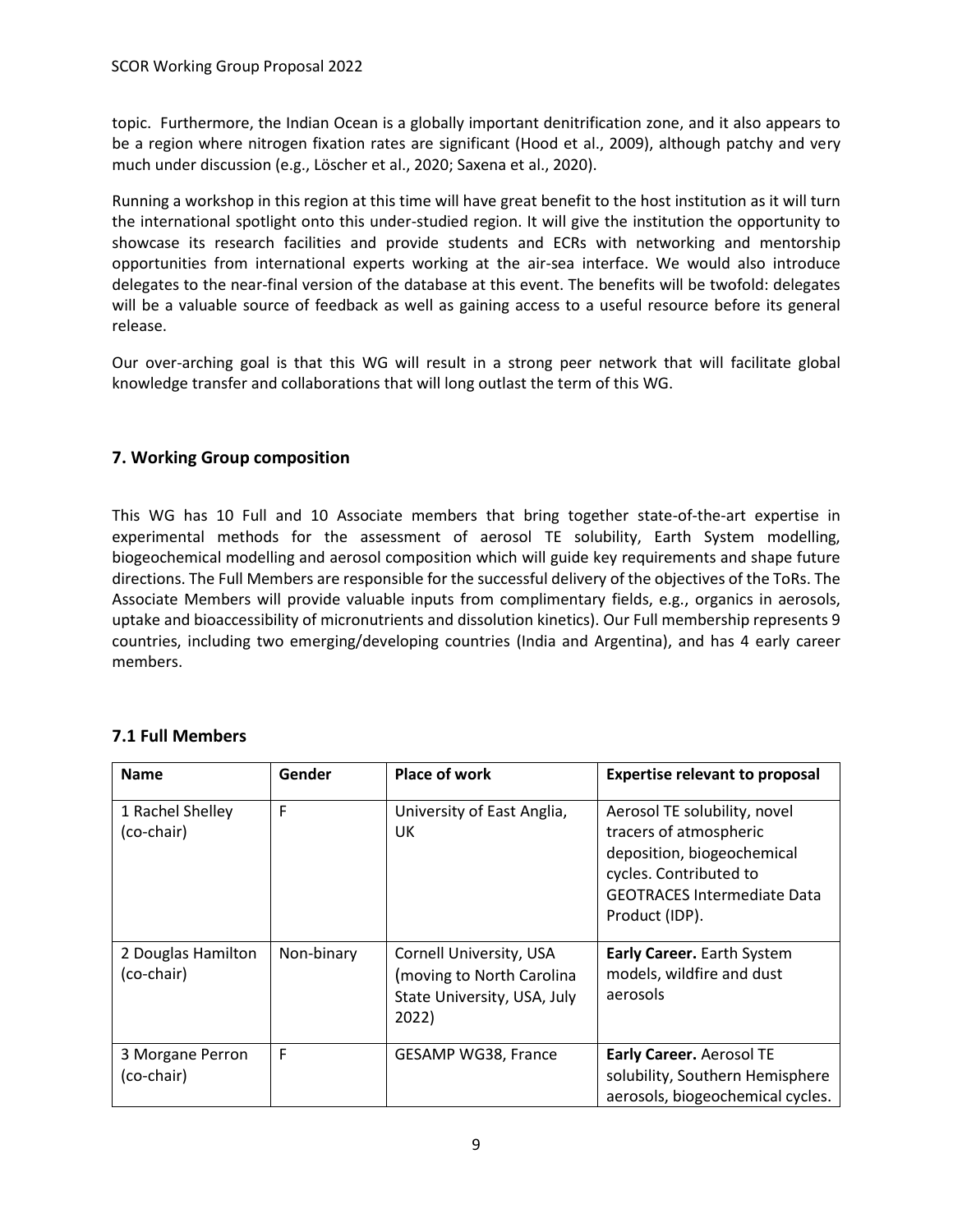|                    |   |                                                          | Contributed to GEOTRACES IDP.                                                                                                                                                               |
|--------------------|---|----------------------------------------------------------|---------------------------------------------------------------------------------------------------------------------------------------------------------------------------------------------|
| 4 Hind Al-Abadleh  | F | Wilfred Laurier University,<br>Canada                    | Physical chemistry of aerosols                                                                                                                                                              |
| 5 Peter Croot      | M | Irish National University,<br>Galway, Ireland            | Biogeochemical cycles, metal<br>binding ligands, aerosol TE<br>solubility. Contributed to<br><b>GEOTRACES IDP. GEOTRACES</b><br>representative to SOLAS theme<br>4. FeMIP Associate Member. |
| 6 Diego Gaiero     | M | Universidad Nacional de<br>Córdoba, Argentina            | High latitude dust, Fe<br>biogeochemistry in Southern<br>Ocean                                                                                                                              |
| 7 Cassandra Gaston | F | RSMAS/University of<br>Miami, USA                        | Early Career. Atmospheric<br>chemistry, composition and<br>aging of aerosols                                                                                                                |
| 8 Akinori Ito      | M | JAMSTEC, Japan                                           | Atmospheric Fe modelling                                                                                                                                                                    |
| 9 Ashwini Kumar    | M | <b>CSIR-National Institute of</b><br>Oceanography, India | Biogeochemical cycles, aerosol<br>TE solubility, Sr and Nd isotopes                                                                                                                         |
| 10 Ying Ye         | F | Alfred Wegener Institute,<br>Germany                     | Early Career. Biogeochemical<br>models, role of Fe and Si in<br>marine biological carbon pump                                                                                               |

## **7.2 Associate Members**

| <b>Name</b>      | Gender | <b>Place of work</b>                              | <b>Expertise relevant to proposal</b>                                                           |
|------------------|--------|---------------------------------------------------|-------------------------------------------------------------------------------------------------|
| 1 Holly Winton   | F      | Victoria University of<br>Wellington, New Zealand | Early career. Aerosol chemical<br>composition, biomarkers, dust<br>provenance, TEs in ice cores |
| 2 Andrew Wozniak | М      | University of Delaware, USA                       | Organic composition of aerosols                                                                 |
| 3 Mingjin Tang   | M      | Guangzhou Institute of<br>Geochemistry-CAS, China | Aerosol TE solubility                                                                           |
| 4 Yeala Shaked   | F      | Hebrew University of<br>Jerusalem, Israel         | Uptake of micronutrients,<br>bioavailability, biogeochemical<br>cycling. FeMIP Full Member.     |
| 5 Nicholas       | M      | North Carolina State                              | Aerosol dissolution, reaction                                                                   |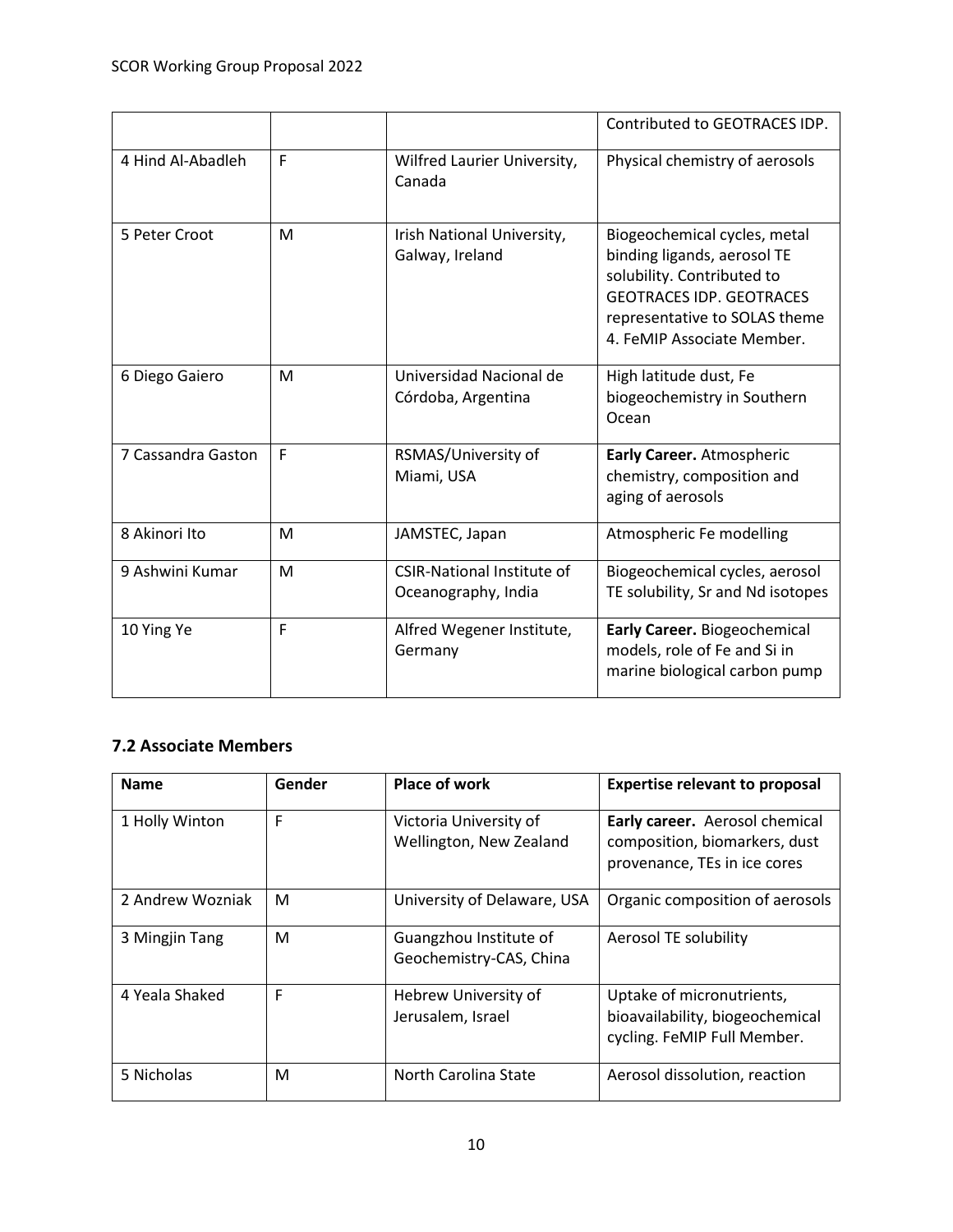| Meskhidze       |   | University, USA                                           | kinetics                                                                                                                                                                                    |
|-----------------|---|-----------------------------------------------------------|---------------------------------------------------------------------------------------------------------------------------------------------------------------------------------------------|
| 6 Tung-Yuan Ho  | M | Academia Sinica, Taiwan                                   | Biogeochemical cycling,<br>biological response to<br>atmospheric deposition                                                                                                                 |
| 7 Cecile Guieu  | F | Laboratoire<br>d'Océanographie de<br>Villefranche, France | Biological response to<br>atmospheric deposition,<br>biogeochemical cycling. Co-<br>Chair of the SOLAS SSC.<br>Contributed to GEOTRACES IDP.                                                |
| 8 Suzanne Fietz | F | Stellenbosch University,<br>South Africa                  | Biogeochemical cycling,<br>biological response to<br>atmospheric deposition                                                                                                                 |
| 9 Andrew Bowie  | M | University of Tasmania,<br>Australia                      | Biogeochemical cycling, aerosol<br>TE solubility, Southern<br>Hemisphere aerosols.<br>Contributed to GEOTRACES IDP,<br>GEOTRACES SSC co-chair (2018-<br>2020), member of GEOTRACES<br>exec. |
| 10 Alex Baker   | M | University of East Anglia, UK                             | Aerosol TE solubility,<br>biogeochemical cycling.<br>GESAMP WG38 co-chair,<br>contributed to GEOTRACES IDP,<br>FeMIP Associate Member.                                                      |

## **8. Working Group contributions**

## **Rachel Shelley (co-chair)**

Total and soluble trace element composition of atmospheric deposition and marine biogeochemical cycles. Uses novel tracers (e.g., beryllium-7 and thorium) for quantification of the atmospheric deposition flux of TEs.

#### **Douglas Hamilton (co-chair)**

Atmospheric scientist and Earth System modeller with expertise in natural aerosols and their changing influence on climate and biogeochemical cycles through the Anthropocene. Led the development of an intermediate complexity iron aerosol module for the latest version of the Community Earth System Model.

## **Morgane Perron (co-chair)**

Total and soluble trace element (and chemical tracer) composition of atmospheric deposition and marine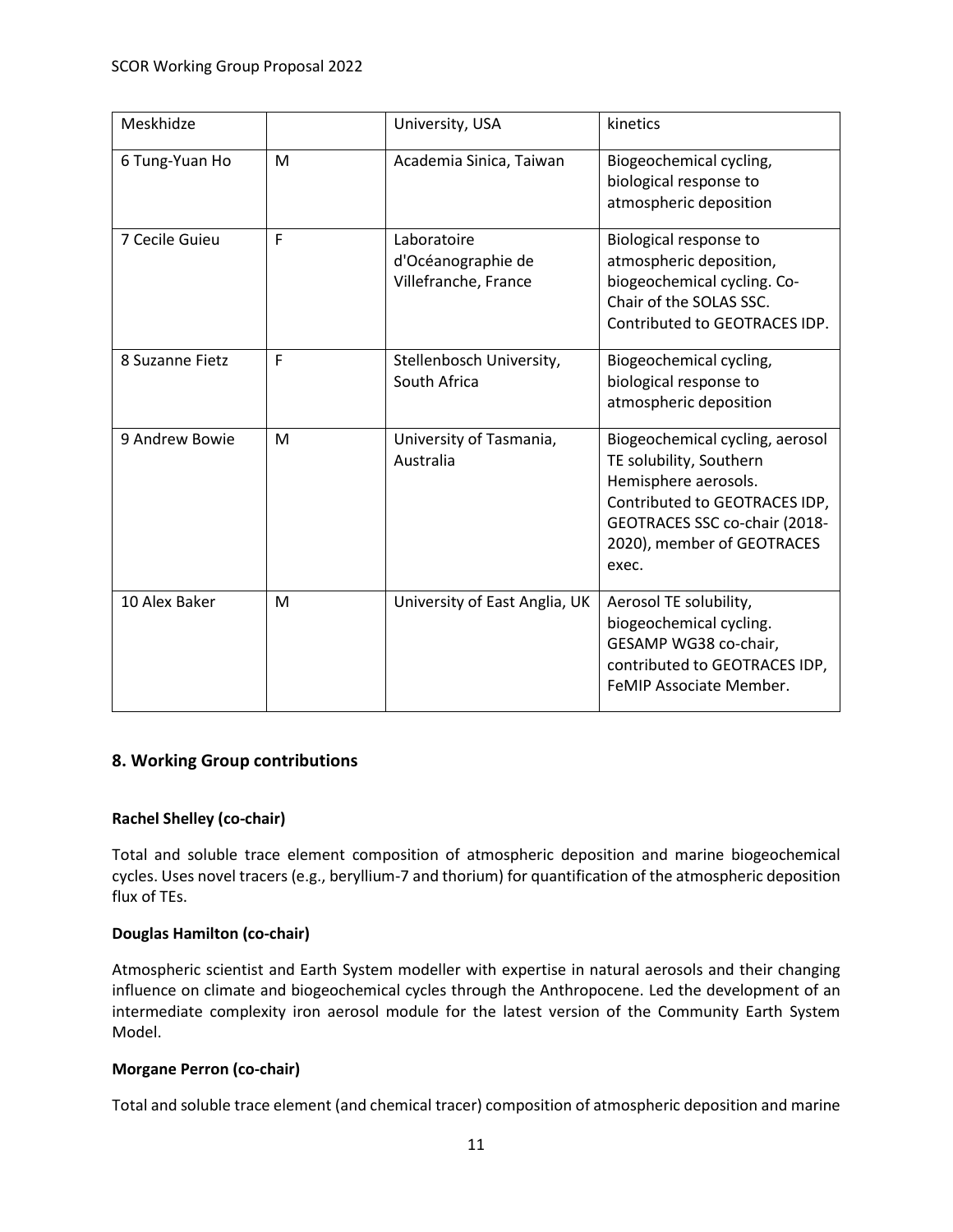biogeochemical cycles. Research has primarily focused on the Southern Hemisphere oceans through shipboard expeditions and a new aerosol time-series station installed in Hobart, Australia.

#### **Hind Al-Abadleh**

Physical chemistry of aerosols. Dark and photochemical reactions of iron in multicomponent aerosol systems that lead to complexation, degradation, or oligomerization/polymerization of the organic components.

#### **Peter Croot**

Marine biogeochemist focused on understanding the role of biogeochemical processes on the concentration and distribution of trace elements and chemical species in the ocean.

#### **Cassandra Gaston**

Measurements of the physical and chemical properties of aerosols using both bulk and single-particle methods. Quantification of the solubility of aerosol nutrients, distinguishing source, mixing-state and surficial properties, and prediction of how aerosol size and shape alters deposition and dissolution rates.

#### **Diego Gaiero**

Expertise in understanding dust activity in Southern Hemisphere low latitudes. Research focuses on determining dust fluxes from southern South America, improving understanding of present-day and past dust provenance, and evaluating the relevance of iron-rich dust on the biogeochemistry of the Southern Ocean.

#### **Akinori Ito**

Earth System model development and application with a focus on Fe in the atmosphere.

#### **Ashwini Kumar**

Aerosol chemistry. Aeolian dust characterization using geochemical tools including radiogenic isotopes, Sr and Nd. Total and soluble trace element composition and fluxes over the Indian Ocean.

#### **Ying Ye**

Biogeochemical modelling with a focus on the marine cycle of iron, silicon and carbon. Estimation of contribution of different iron sources to marine iron concentration and bioavailability.

#### **9. Relationship to other international programmes and SCOR Working groups**

**SCOR Working Groups:** By focusing on improving aerosol Fe solubility representation in atmospheric models, we will build on the work done by **WG151 (FeMIP)**. To facilitate this, several Members are either Full or Associate Members of WG151. In addition, all Members will be added to the FeMIP mailing list by Alessandro Tagliabue (FeMIP co-chair) which will provide a direct mechanism for engaging the FeMIP community in RUSTED projects, workshops, and meetings. There is potentially some common interest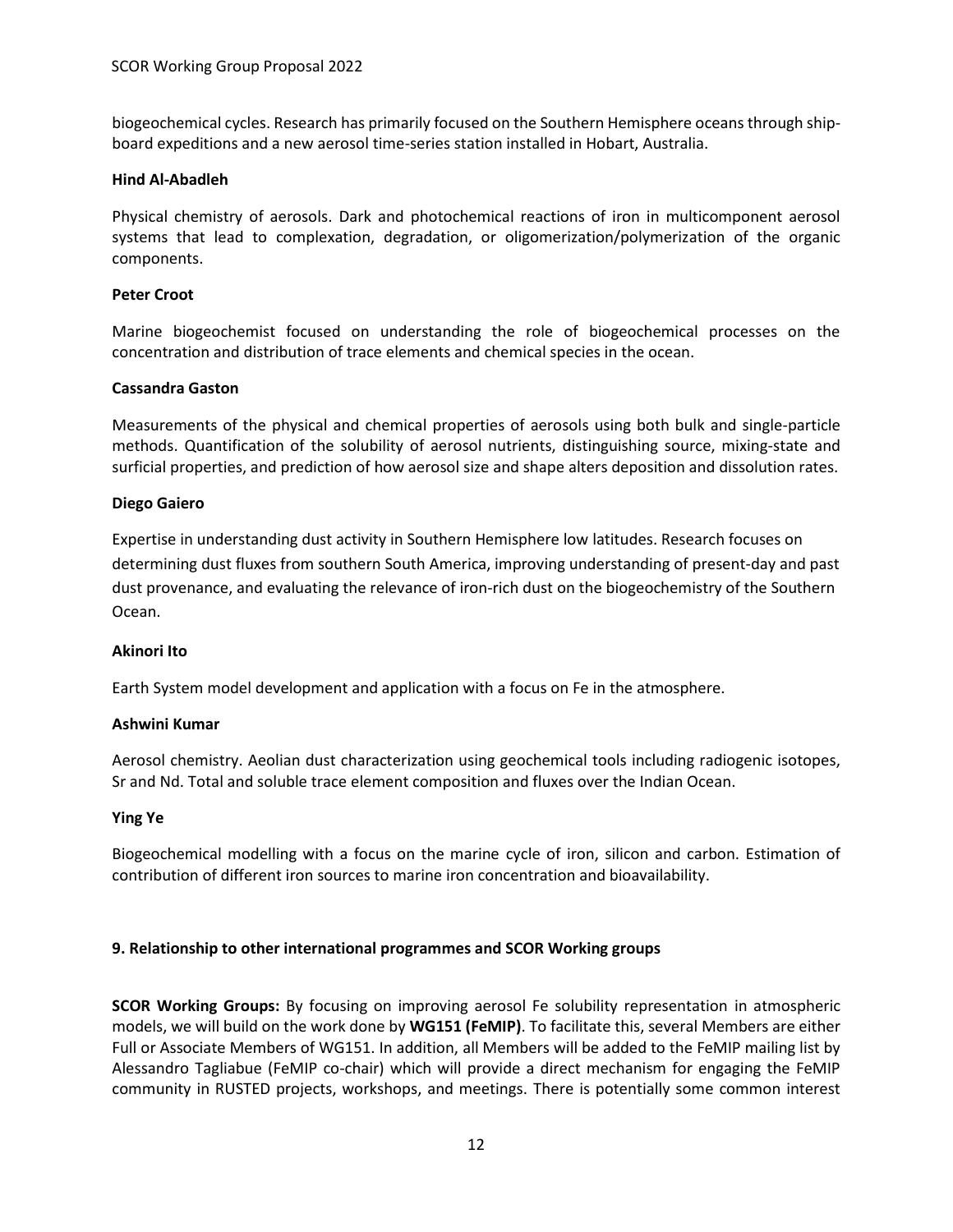with **SCOR WG163 (CIce2Cloud)**. The composition of chemical species in the Polar atmosphere could provide valuable insights into the nature of TE solubility. We will contact the Chairs to discuss possible collaboration.

**GESAMP WG38 (Atmospheric Inputs to the Ocean):** This group was formed in response to concern about the impact of atmospheric deposition on ocean chemistry, biology, biogeochemistry and climate. This group has recently advanced knowledge of how changes in atmospheric acidity are likely to impact the dissolution of aerosol TEs. Close communication with this group will be facilitated through Morgane Perron (co-chair of this WG) and Alex Baker (Associate Member and co-chair of GESAMP WG38).

**GEOTRACES, SOLAS and SIBER (**Sustained Indian Ocean Biochemical Biogeochemical and Ecological Research)**:** The deliverables from all four ToRs will benefit these communities, e.g., the Standard Operating Procedures(a ToR2 deliverable) and recommendations for handling aerosol Fe and TE solubility data. The database will be of particular interest to these communities as it will provide quality-assured TE solubility data from these programmes, alongside auxiliary information, to numerical modellers. The sensitivity study (ToR4 deliverable) will be of interest to the SIBER programme, especially. We anticipate inviting SOLAS and SIBER to co-sponsor our workshop-lecture series. These organisations recognise the importance of improving the representation of soluble Fe in models. Full and Associate Members are currently serving, or have served, on GEOTRACES and SOLAS committees. A SCOR WG will promote greater collaboration between these programmes.

**IIOE-2:** We anticipate close communication and collaboration with IIOE-2 participants to leverage their data and guide future research directions in the region (ToR4 deliverable). This programme will be approached for co-sponsorship of the workshop-lecture series.

**International Global Atmospheric Chemistry and Global Atmosphere Watch programmes of the World Meteorological Organization (WMO) and NASA's Plankton, Aerosol, Cloud and ocean Ecosystem (PACE) programme:** The database will be of use to these programmes who are interested in the impact of aerosol metals(especially Fe) on air quality, weather and climate. These programmes will be invited to co-sponsor the database.

**UN Decade of Ocean Science for Sustainable Development:** The WG will be submitted for endorsement as an Ocean Decade Action as the open-access database and workshop-seminar series address Priority Challenges 5 (Unlock ocean-based solutions to climate change) and 9 (Skills, knowledge and technology for all) directly, and Priority Challenges 1 (Understand and beat marine pollution) and 7 (Expand the Global Ocean observation system) indirectly. In addition, the discussions of this WG will provide recommendations for future research questions on the flux of essential and potentially toxic TEs across the air-sea interface, thus addressing Priority Challenges 1 and 5. Publication in open access journals addresses Priority Challenge 9.

## **10. Key References**

Anderson, R.F., et al. 2016. How well can we quantify dust deposition to the ocean? Phil. Transact. Royal Soc. A. 374. DOI: 10.1098/rsta.2015.0285.

Baker, A.R., et al. 2016. Trace element and isotope deposition across the air–sea interface: progress and research needs. Phil. Transact. Royal Soc. A. 374. DOI: 10.1098/rsta.2016.0190.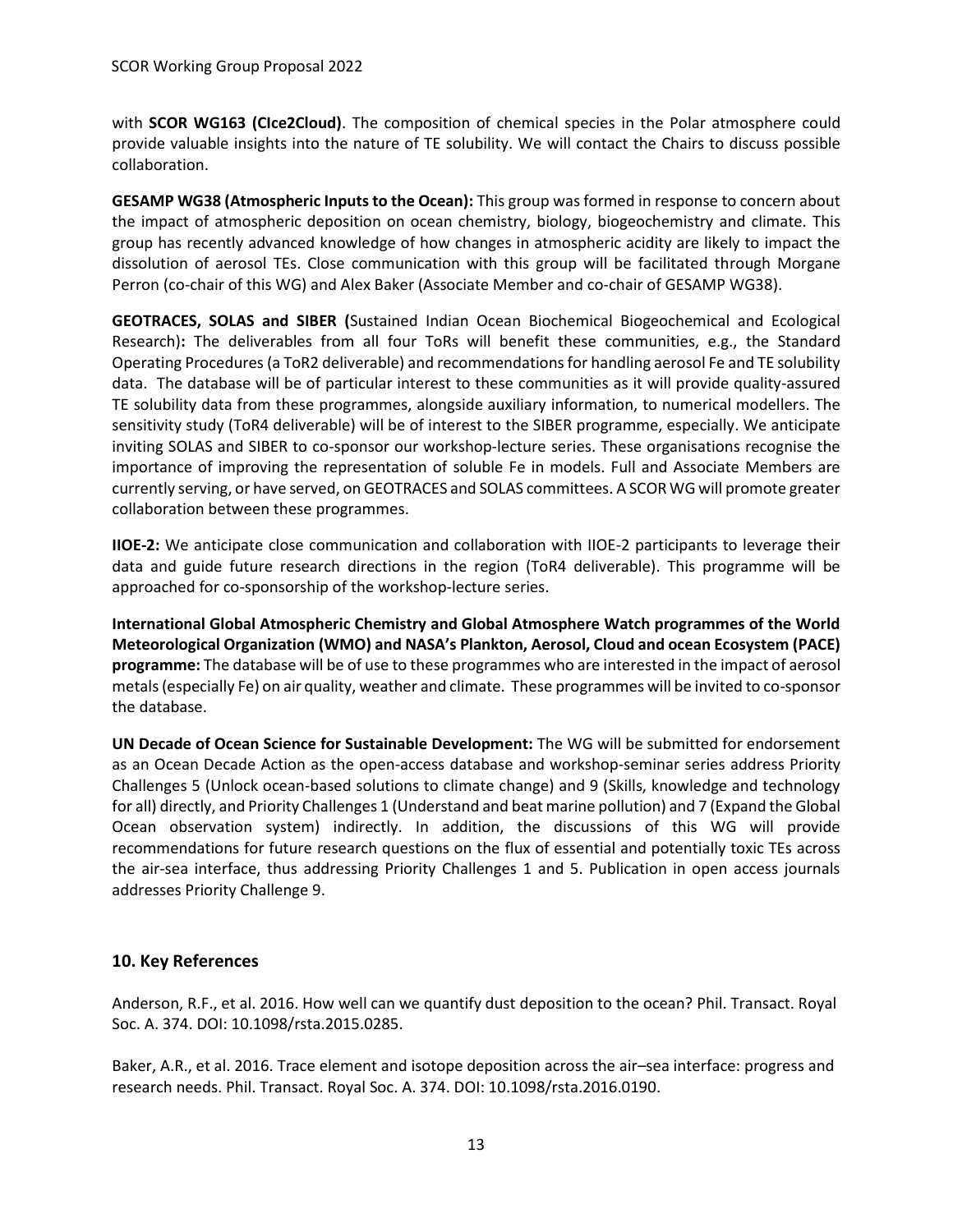Baker, A.R., et al. 2020. Trace metal fractional solubility in size-segregated aerosols from the tropical eastern Atlantic Ocean. Glob Biogeochem. Cycles. DOI: 10.1029/2019GB006510.

Duce, R. A., et al. 1991. The atmospheric input of trace species to the world ocean. Glob Biogeochem. Cycles. 5(3): 193-259.

Falkowski, P.G., and Raven, J.A. 1997. Aquatic Photosynthesis, pp.375. Oxford: Blackwell Science.

Gazeau, F. et al. 2021. Impact of dust addition on Mediterranean plankton communities under present and future conditions of pH and temperature: an experimental overview. Biogeosci. 18: 5011-5034. DOI: 10.5194/bg-18-5011-2021.

Guieu, C., et al. 2014a. Impact of dust deposition on carbon budget: a tentative assessment from a mesocosm approach. Biogeosci, 11: 5621–35. DOI: 10.5194/bg-11-5621-2014.

Guieu, C., et al. 2014b. The significance of the episodic nature of atmospheric deposition to Low Nutrient Low Chlorophyll regions. Glob. Biogeochem. Cycles. 28: 1179–98. DOI: 10.1002/2014GB004852.

Hamilton, D.S., et al. 2020. Impact of changes to the atmospheric soluble iron deposition flux on ocean biogeochemical cycles in the Anthropocene. Glob. Biogeochem. Cycles. 34: e2019GB006448. DOI: 10.1029/2019GB006448.

Hood, R.R., Wiggert, JD., and, Naqvi, S.W.A. 2009. Indian Ocean research: Opportunities and challenges. Geophys Monogr Series. 185. DOI: 10.1029/2008GM000714.

Ito, A., et al. 2020. Responses of ocean biogeochemistry to atmospheric supply of lithogenic and pyrogenic iron-containing aerosols. Geol. Mag. 157:741–56. DOI: 10.1017/S0016756819001080.

Klingmüller, K., et al. 2016. Aerosol optical depth trend over the Middle East. Atmos. Chem. Phys., 16: 5063–5073. DOI: 10.5194/acp-16-5063-2016, 2016.

Löscher, C.R., et al. 2020. No nitrogen fixation in the Bay of Bengal? Biogeosci. 17(4): 851-864.

Mahowald, N., et al. 2014. The size distribution of desert dust aerosols and its impact on the Earth system. Aeolian Res. 15: 53-71.

Martin, J.H. 1990. Glacial-interglacial  $CO<sub>2</sub>$  change: the iron hypothesis. Paleoceanog. 5: 1-13.

Meskhidze, N., et al. 2019. Perspective on identifying and characterizing the processes controlling iron speciation and residence time at the atmosphere-ocean interface. Mar. Chem. 217: 103704. DOI: 10.1016/j.marchem.2019.103704.

Moore, C.M., et al. 2013. Processes and patterns of oceanic nutrient limitation. Nature Geosci. 6(9): 701- 710.

Morton, P. L., et al. 2013. Methods for the sampling and analysis of marine aerosols: results from the 2008 GEOTRACES aerosol intercalibration experiment. Limnol Oceanog: Methods. 11: 62-78.

Myriokefalitakis, S., et al. 2018. Reviews and syntheses: the GESAMP atmospheric iron deposition model intercomparison study. Biogeosci. 15: 6659–6684.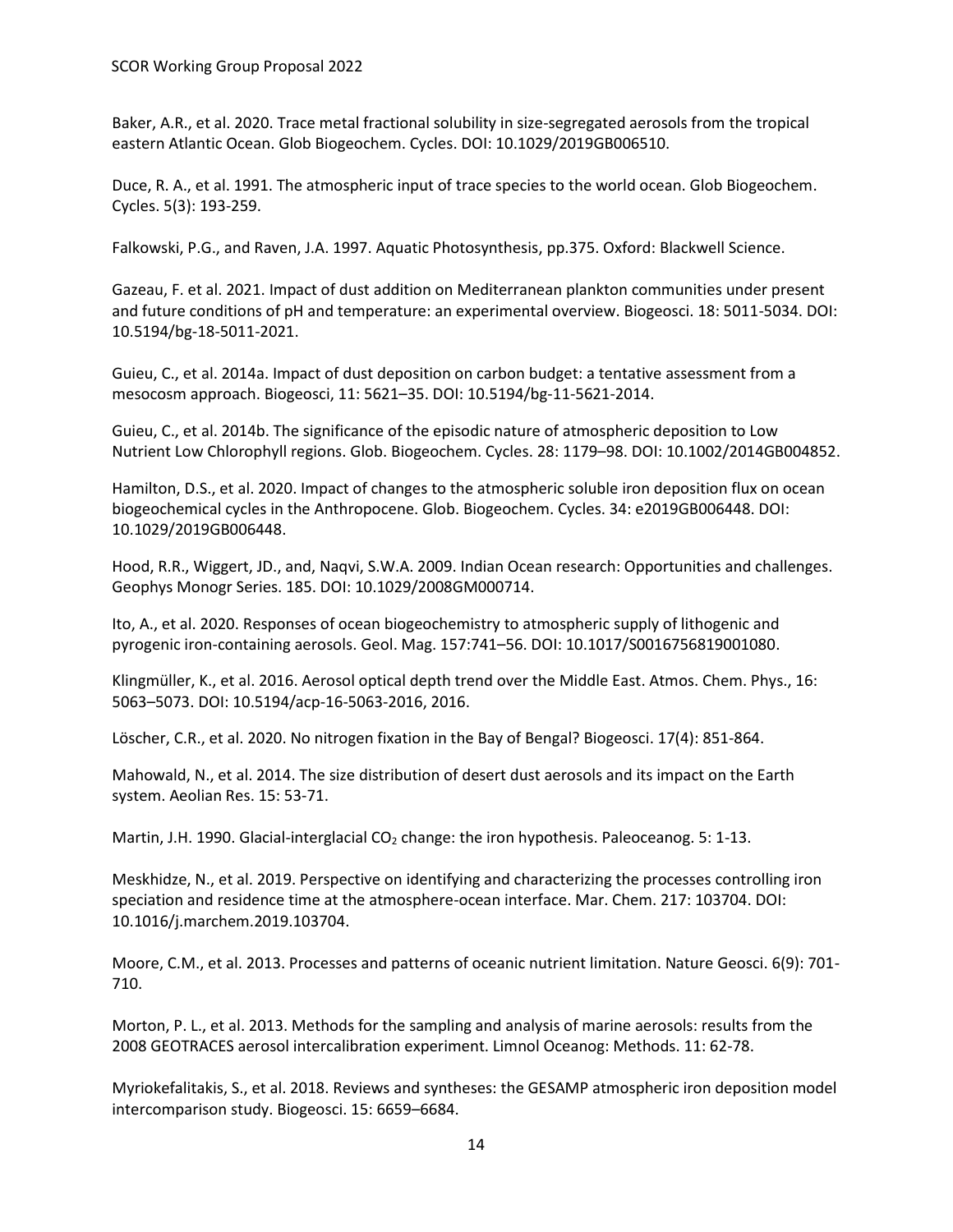Paytan, A., et al. 2009. Toxicity of atmospheric aerosols on marine phytoplankton. PNAS. 106: 4601–5. DOI: 10.1073/pnas.0811486106.

Perron, M.M.G., et al. 2020. Assessment of leaching protocols to determine the solubility of trace metals in aerosols. Talanta. DOI: 10.1016/j.talanta.2019.120377.

Saxena, H., et al. 2020. Dinitrogen fixation rates in the Bay of Bengal during summer monsoon. Env. Res. Comms. 2(5): 051007. DOI: 10.1088/2515-7620/ab89fa.

Shelley, R.U., et al. 2018. Regional trends in the fractional solubility of Fe and other metals from North Atlantic aerosols (GEOTRACES cruises GA01 and GA03) following a two-stage leach. Biogeosci. 15: 2271- 2288.

Sholkovitz, E.R., et al. 2012. Fractional solubility of aerosol iron: Synthesis of a global-scale data set. Geochim. Cosmochim. Acta. 89: 173-189.

Tang, W., et al. 2021. Widespread phytoplankton blooms triggered by 2019–2020 Australian wildfires. Nature. 597 (7876): 370-375.

Tegen, I., et al. 2004. Relative importance of climate and land use in determining present and future global soil dust emissions, Geophys. Res. Lett., 31, L05105. DOI: 10.1029/2003GL019216, 2004.

Urban, E. and Boscolo, R. 2013. Using Scientific Meetings to Enhance the Development of Early Career Scientists. Oceanog. DOI:10.5670/oceanog.2013.16.

## **Appendix**

Key Publications of Full Members of relevance to this Working Group (5 each)

#### **Rachel Shelley**

Baker, A.R., Kanakidou, M., Nenes, A., Myriokefalitakis, S., Croot, P.L., Duce, R.A., Gao, Y., Guieu, C., Ito, A., Jickells, T.D., Mahowald, N.M., Middag, R., Perron, M.M.G., Sarin, M.M., **Shelley, R.U.**, and Turner, D. 2021. Changing atmospheric acidity as a modulator of nutrient deposition and ocean biogeochemistry. Sci Advances, 7: eabd8800. DOI: 10.1126/sciadv.abd8800.

Conway, T.M., Hamilton, D., **Shelley, R.U.**, Aguilar-Islas, A.M., Landing, W.M., Mahowald, N.M., and John, S.G. 2019. Tracing and constraining aerosol iron fluxes to the North Atlantic Ocean using iron isotopes. Nature Comms. DOI: 10.1038/s41467-019-10457-w.

McDaniel, M.F., Ingall, E., Morton, P., Castorina, E., Weber, R., **Shelley, R.U.**, et al. 2019. Relationship between atmospheric aerosol mineral surface area and iron solubility. ACS Earth Space Chem. DOI: 10.1021/acsearthspacechem.9b00152.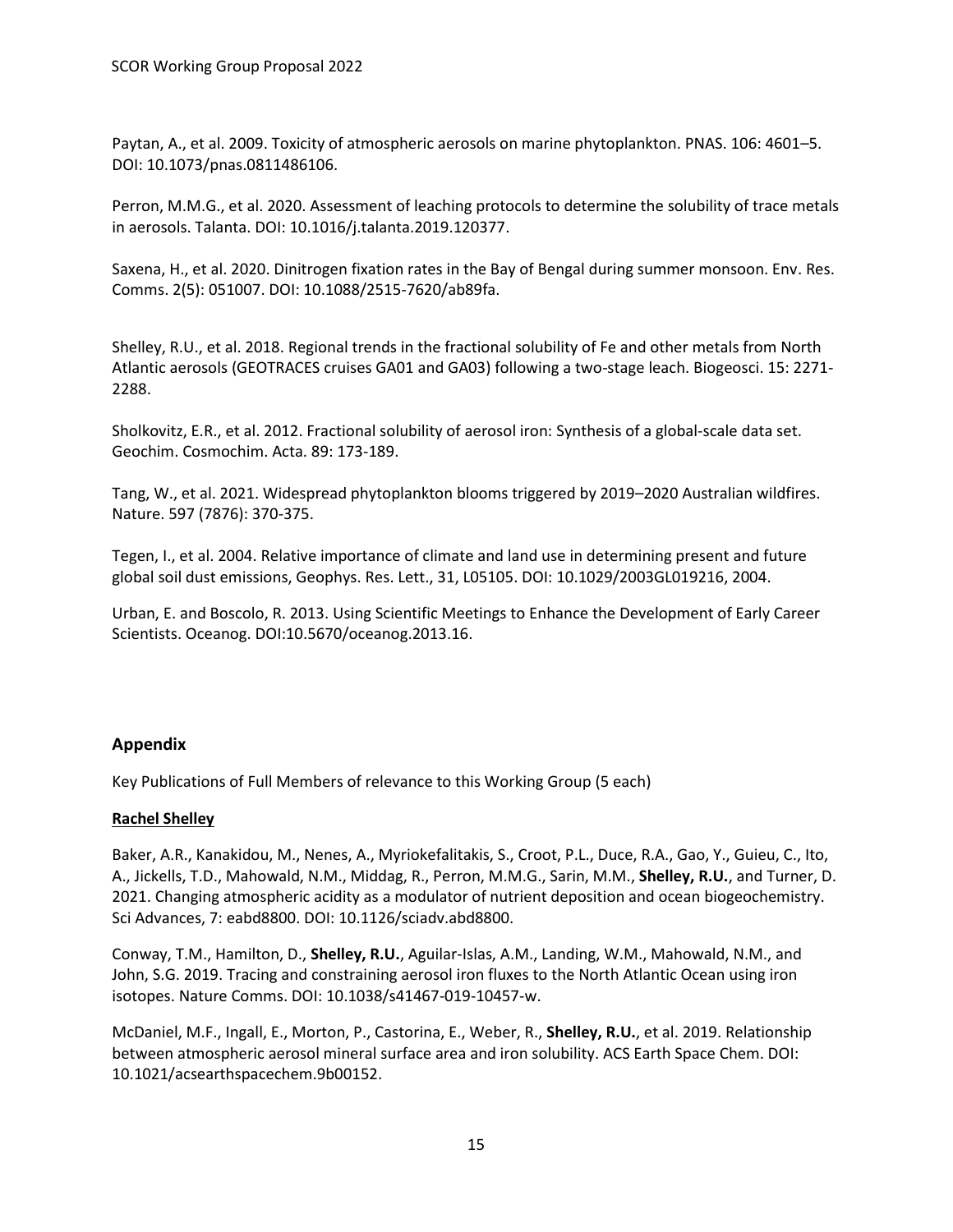**Shelley, R.U.**, Landing, W.M., Ussher, S.J., Planquette, H., and Sarthou, G. 2018. Regional trends in the fractional solubility of Fe and other metals from North Atlantic aerosols (GEOTRACES cruise GA01 and GA03) following a two-stage leach. Biogeosci. DOI: 10.5194/bg-15-2271-2018.

**Shelley, R.U.**, Roca-Marti, M., Castrillejo, M., Sanial, V., Masque, P., Landing, W.M., van Beek, P., Planquette, H. and Sarthou, G. 2017. Elemental composition and trace element fluxes from atmospheric deposition during the GEOVIDE campaign (Lisbon, Portugal – St John's, Canada; GEOTRACES GA01). DSR I. 119: 34-39. DOI: 10.1016/j.dsr.2016.11.010.

## **Douglas Hamilton**

**Hamilton, D. S.**, Perron, M. M. G., Bond, T. C., Bowie, A. R., Buchholz, R. R., Guieu, C., Ito, A., Maenhaut, W., Myriokefalitakis, S., Olgun, N., Rathod, S. D., Schepanski, K., Tagliabue, A., Wagner, R. and Mahowald, N. M. 2022. Earth, Wind, Fire, and Pollution: Aerosol Nutrient Sources and Impacts on Ocean Biogeochemistry, Ann. Rev. Mar. Sci., 14(1): 1–28. DOI: 10.1146/annurev-marine-031921-013612.

**Hamilton, D. S.**, Scanza, R. A., Rathod, S. D., Bond, T. C., Kok, J. F., Li, L., et al. 2020. Recent (1980 to 2015) Trends and Variability in Daily-to-Interannual Soluble Iron Deposition from Dust, Fire, and Anthropogenic Sources. Geophys Res Letts, 47(17): e2020GL089688. DOI: 10.1029/2020GL089688.

**Hamilton, D. S.**, Moore, J. K., Arneth, A., Bond, T. C., Carslaw, K. S., Hantson, S., et al. 2020. Impact of Changes to the Atmospheric Soluble Iron Deposition Flux on Ocean Biogeochemical Cycles in the Anthropocene. Glob Biogeochem Cycles, 34(3): 1–22. DOI: 10.1029/2019GB006448.

**Hamilton, D. S.**, Scanza, R. A., Feng, Y., Guinness, J., Kok, J. F., Li, L., et al. 2019. Improved methodologies for Earth system modelling of atmospheric soluble iron and observation comparisons using the Mechanism of Intermediate complexity for Modelling Iron (MIMI v1.0). Geosci Model Dev, 12(9): 3835– 3862. DOI: 10.5194/gmd-12-3835-2019.

Mahowald, N. M., **Hamilton, D. S.**, Mackey, K. R. M., Moore, J. K., Baker, A. R., Scanza, R. A., and Zhang, Y. (2018). Aerosol trace metal leaching and impacts on marine microorganisms. Nature Comms, 9(1): 2614. DOI: 10.1038/s41467-018-04970-7.

## **Morgane Perron**

**Perron, M.M.G.**, Meyerink, S., Corkill, M., Strzelec, M., Proemse, B.C., Gault-Ringold, M., Sanz Rodriguez, E., Chase, Z., Bowie, A.R. 2022. Trace elements and nutrients in wildfire plumes to the southeast of Australia. Atmos Res, 270. **DOI:** 10.1016/j.atmosres.2022.106084.

**Perron, M.M.G.**, Proemse, B.C., Strzelec, M., Gault-Ringold, M., Bowie, A.R. 2021. Atmospheric inputs of volcanic iron around Heard and McDonald Islands, Southern Ocean. Env Sci: Atmos, 7. DOI: 10.1039/D1EA00054C.

Tang, W., Llort, J., Weis, J., **Perron, M.M.G.**, Basart, S., Li, Z., Sathyendranath, S., Jackson, T., Sanz Rodriguez, E., Proemse, B.C., Bowie, A.R., Schallenberg, C., Strutton, P.G., Matear, R., Cassar, N. 2021. Widespread phytoplankton blooms triggered by 2019–2020 Australian wildfires. Nature, 597. DOI: 10.1038/s41586-021-03805-8.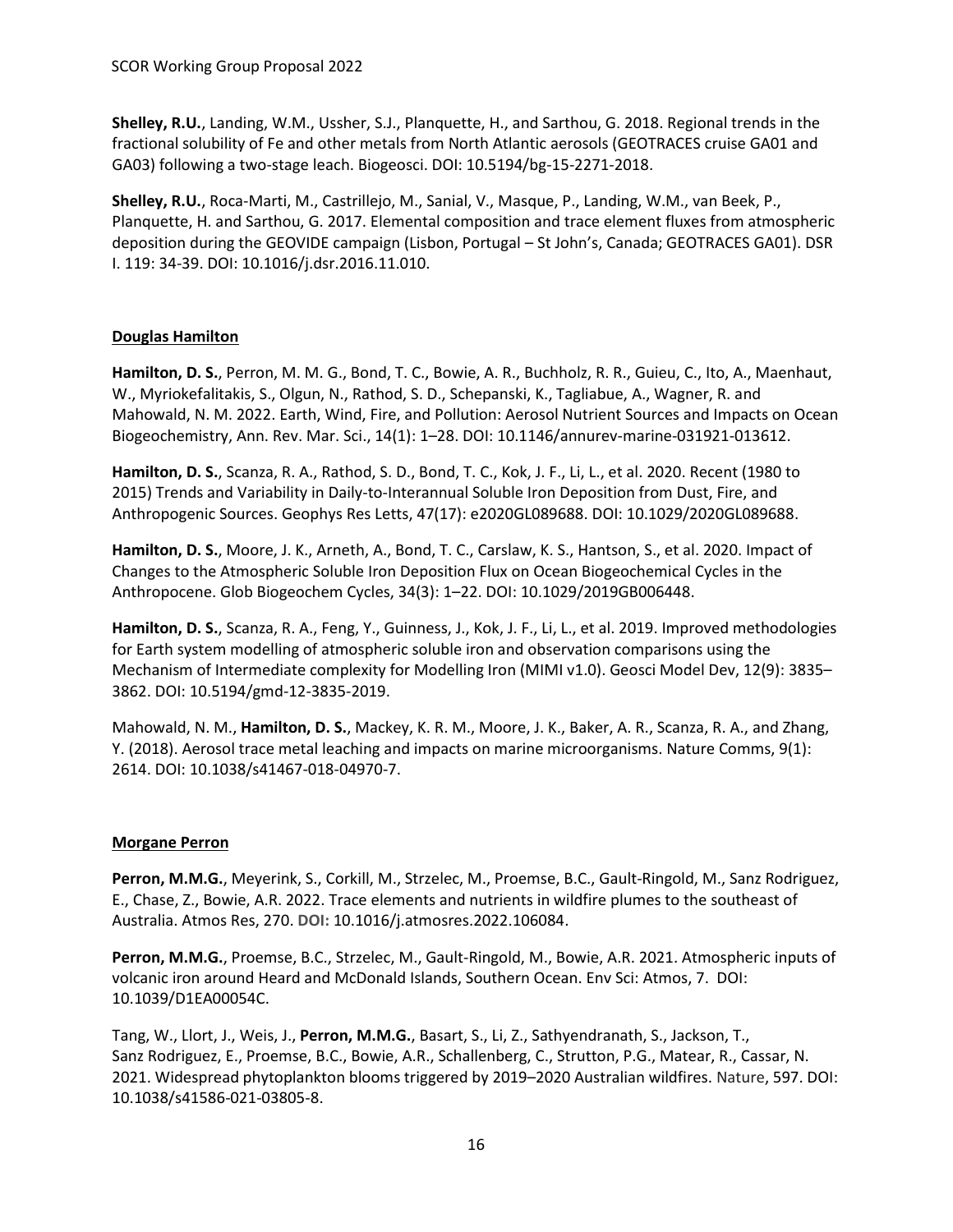**Perron, M.M.G.**, Proemse, B.C., Strzelec, M., Gault-Ringold, M., Boyd, P.W., Sanz Rodriguez, E., Paull, B., Bowie, A.R. 2020. Origin, transport and deposition of aerosol iron to Australian coastal waters. Atmos. Environ., 228. DOI: 10.1016/j.atmosenv.2020.117432.

**Perron, M.M.G.,** Strzelec, M., Gault-Ringold, M., Proemse, B.C., Boyd, P.W., Bowie, A.R. 2020. Assessment of leaching protocols to determine the solubility of trace metals in aerosols. Talanta, 208. DOI: 10.1016/j.talanta.2019.120377.

## **Hind A. Al-Abadleh**

**Al-Abadleh, H.A.** and Nizkorodov, S.A. 2021. Open Questions on Transition Metals Driving Secondary Thermal Processes in Atmospheric Aerosols. Comms Chem, 4: 176, 1-4.

**Al-Abadleh, H.A**. 2021. Aging of atmospheric aerosols and the role of iron in catalyzing brown carbon formation (invited, Front Cover, and part of the themed collection: Celebrating Environmental Science: Atmospheres' First Year). Env Sci: Atmos, 1(6): 291-474.

Chin, H., Hopstock, K.S., Fleming, L.T., Nizkorodov, S.A., and **Al-Abadleh, H.A**. 2021. Effect of Aromatic Ring Substituents on the Ability of Catechol to Produce Brown Carbon in Iron(III)-Catalyzed Reactions. Env Sci: Atmos, 1: 64-78.

**Al-Abadleh, H.A.**, Rana, M.S., Mohammed, W., Guzman, M.I.. 2021. Dark Iron-catalyzed Reactions in Acidic and Viscous Aerosol Systems Efficiently Form Secondary Brown Carbon. Env Sci Tech, 55(1): 209- 219.

Link, N., Rzhemovskiy, N., Yun, J., Fleming, L., Nizkorodov, S., Bertram, A., and **Al-Abadleh, HA**. 2020. Dust-Catalyzed Oxidative Polymerization of Catechol under Acidic Conditions and its Impacts on Ice Nucleation Efficiency and Optical Properties. ACS Earth Space Chem, 4(7): 1127-1139.

## **Peter Croot**

Baker, A.R., Kanakidou, M., Nenes, A., Myriokefalitakis, S., **Croot, P.L**., Duce, R.A., Gao, Y., Guieu, C., Ito, A., Jickells, T.D., Mahowald, N.M., Middag, R., Perron, M.M.G., Sarin, M.M., Shelley, R.U., and Turner, D. 2021. Changing atmospheric acidity as a modulator of nutrient deposition and ocean biogeochemistry. Sci Advances, 7: eabd8800. DOI: 10.1126/sciadv.abd8800.

Simonella, L.E., Palomeque, M.E., **Croot, P.L.**, Stein, A., Kupczewski, M., Rosales, A., Montes, M.L., Colombo, F., García, M.G., Villarosa, G., Gaiero, D.M. 2015. Soluble iron inputs to the Southern Ocean through recent andesitic to rhyolitic volcanic ash eruptions from the Patagonian Andes. Glob Biogeoch Cycles, 29: 1125-1144. DOI: 10.1002/2015GB005177.

Wuttig, K., Wagener, T., Bressac, M., Dammshäuser, A., Streu, P., Guieu, C. and **Croot P.L.** 2013. Impacts of dust deposition on dissolved trace metal concentrations (Mn, Al and Fe) during a mesocosm experiment. Biogeosci, 10: 2583-2600. DOI:10.5194/bg-10-1-2013.

Cheize, M. Sarthou, G., **Croot, P.L.**, Bucciarelli, E., Baudoux A-C. and Baker A.R. 2012. Determination of the iron organic speciation in rainwater using cathodic stripping voltammetry. Anal Chim Acta, 736: 45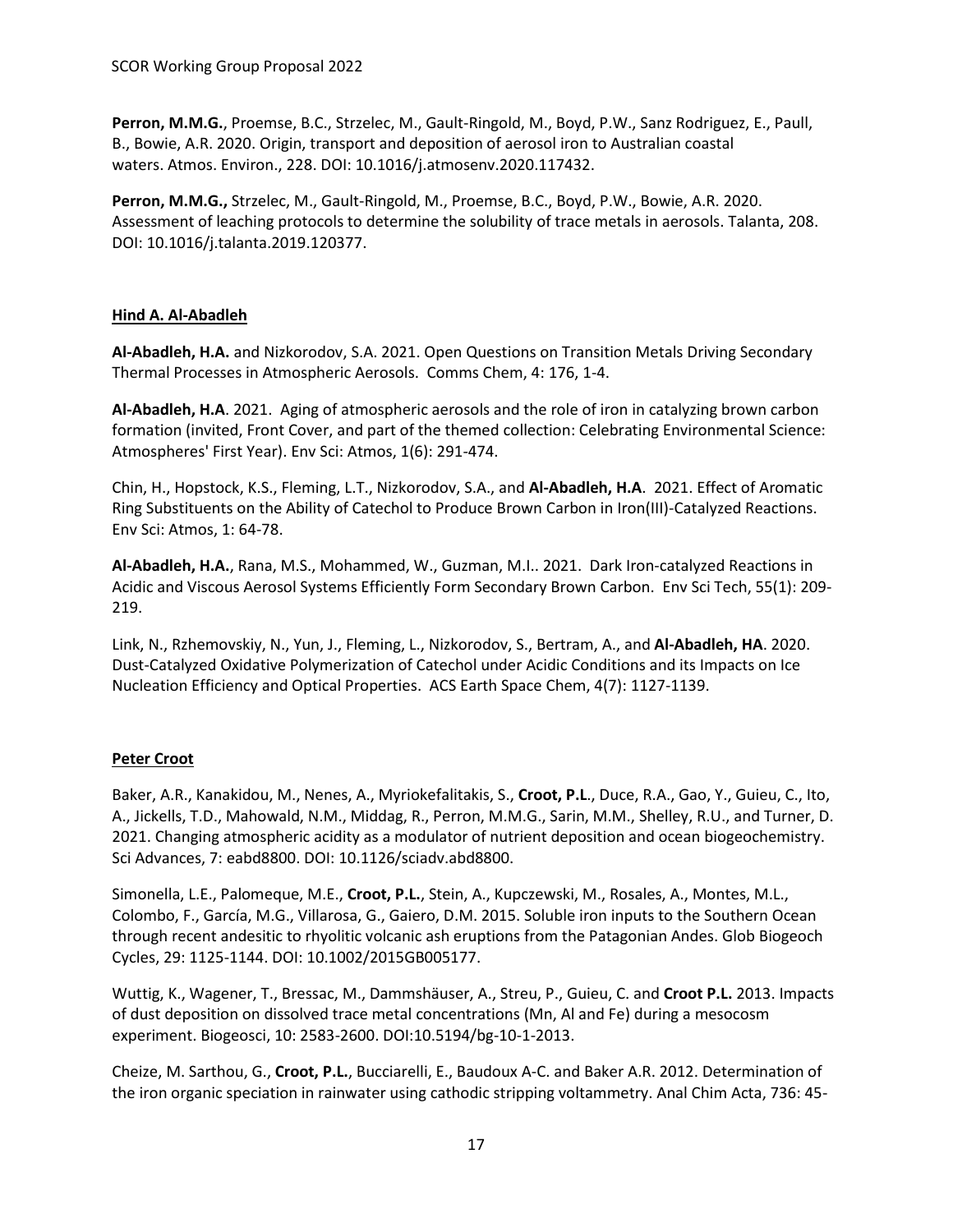54. DOI:10.016/j.aca.2012.05.011.

Baker, A.R. and **Croot, P.L.** 2010. Atmospheric and marine controls on aerosol iron solubility in seawater. Mar Chem, 120: 4-13.

### **Cassandra Gaston**

Barkley, A.E., Olson, N.E., Prospero, J.M., Gatineau, A., Panechou, K., Maynard, N.G., Blackwelder, P., China, S., Ault, A.P., **Gaston, C.J.** 2021. Atmospheric transport of North African dust-bearing supermicron freshwater diatoms to South America: implications for iron transport to the equatorial North Atlantic Ocean. Geophys Res Letts, 48(5): e2020GL090476.

Rodriguez, S., Prospero, J.M., Lopez-Darias, J., Garcia-Alvarez, M.-I., Zuidema, P., Nava, S., Lucarelli, F., **Gaston, C.J.**, Galindo, L., and Sosa, E. 2020. Tracking the changes of iron solubility and air pollutants traces as African dust transits the Atlantic in the Saharan dust outbreaks. Atmos Env, 25: 118092.

Prospero, J.M., Barkley, A.E., **Gaston, C.J.,** Gatineau, A., Campos y Sansano, A. and Panechou, K. 2020. Characterizing and quantifying African dust transport and deposition to South America: Implications for the phosphorus budget in the Amazon Basin. Glob Biogeochem Cycles, p.e2020GB006536.

**Gaston, C.J.** 2020. Re-examining Dust Chemical Aging and Its Impacts on Earth's Climate. Acc Chem. Res, 53(5): 1005-1013.

Barkley, A.E., Prospero, J.M., Mahowald, N., Hamilton, D.S., Popendorf, K.J., Oehlert, A.M., Pourmand, A., Gatineau, A., Panechou-Pulcherie, K., Blackwelder, P. and **Gaston C.J.** 2019. African biomass burning is a substantial source of phosphorus deposition to the Amazon, Tropical Atlantic Ocean, and Southern Ocean. PNAS. DOI: 10.1073/pnas.1906091116.

## **Diego Gaiero**

Cosentino, N. J., **Gaiero, D.M.**, and, Lambert, F. 2021. Present-day Patagonian dust emissions: Combining surface visibility, mass flux, and reanalysis data. Journal of Geophys Res: Atmos. 126(16): e2020JD034459. DOI: 10.1029/2020JD034459.

Cosentino, N. J., Ruiz-Etcheverry, L.A., Bia, G.L., Simonella, L.E., Coppo, R., Torre, G., Saraceno, M., Tur, V.M., and **Gaiero, D.M.** 2020. Does satellite chlorophyll-a respond to southernmost Patagonian dust? A multi-year, event-based approach. Journal of Geophysical Research: Biogeosci. 125(12): e2020JG006073. DOI: 10.1029/2020JG006073.

Shoenfelt, E.M., Sun, J., Winckler, G., Kaplan, M.R., Borunda, A.L., Farrell, K.R., Moreno, P.I., **Gaiero, D.M.**, Recasens, C., Sambrotto, R.N., and, Bostick, B.C. 2017. High particulate iron(II) content in glacially sourced dusts enhances productivity of a model diatom. Sci Advances, 3. DOI: 10.1126/sciadv.1700314.

Simonella, L.E., Palomeque, M.E., Croot, P.L., Stein, A., Kupczewski, M., Rosales A., Montes, M. L., Colombo, F., García, M.G., Villarosa, G. and **Gaiero, D.M.** 2015. Soluble iron inputs to the Southern Ocean through recent andesitic to rhyolitic volcanic ash eruptions from the Patagonian Andes, Glob Biogeochem Cycles, 29, 1125–1144. DOI:10.1002/2015GB005177.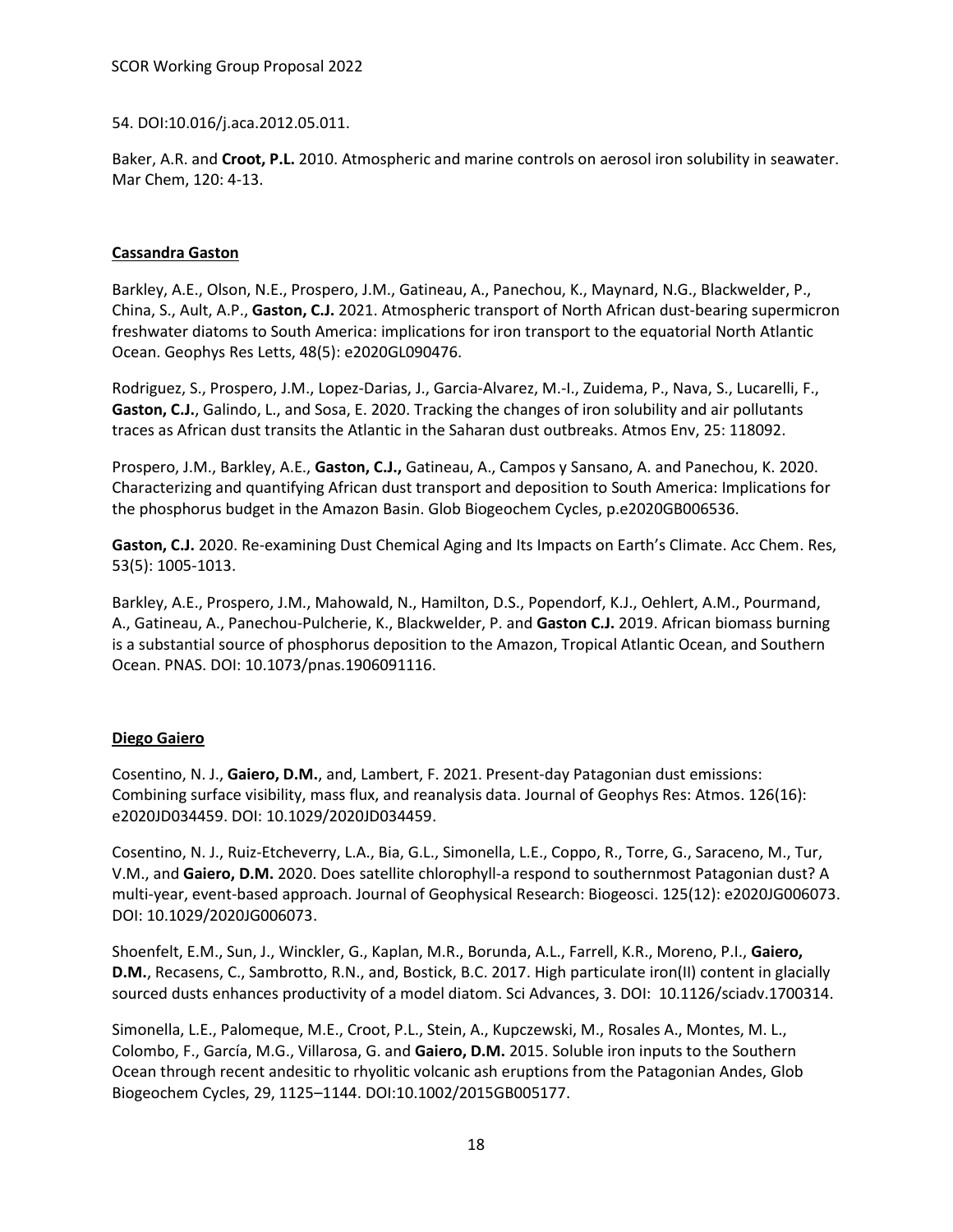Simonella L.E., **Gaiero D.M.** and Palomeque M.E. 2014. Validation of a continuous flux method for the determination of soluble iron in atmospheric dust and volcanic ash. Talanta, 128, 248-253.

## **Akinori Ito**

Kurisu, M., Sakata, K., Uematsu, M., **Ito, A.**, and Takahashi, Y. 2021. Contribution of combustion Fe in marine aerosols over the northwestern Pacific estimated by Fe stable isotope ratios. Atmos ChemPhys, 21: 16027–16050. DOI: 10.5194/acp-21-16027-2021.

**Ito, A.**, Ye, Y., Baldo, C., and Shi, Z. 2021. Ocean fertilization by pyrogenic aerosol iron. npj Climate Atmos Sci, 4, 30. DOI: 10.1038/s41612-021-00185-8.

**Ito, A.**, Perron, M.M.G., Proemse, B.C., Strzelec, M., Gault-Ringold, M., Boyd, P.W., and Bowie, A.R. 2020. Evaluation of aerosol iron solubility over Australian coastal regions based on inverse modeling: Implications of bushfires on bioaccessible iron concentrations in the Southern Hemisphere. Prog Earth Planet Sci, 7, 42. DOI: 10.1186/s40645-020-00357-9.

**Ito, A.**, Ye, Y., Yamamoto, A., Watanabe, M., and Aita, M.N. 2020. Responses of ocean biogeochemistry to atmospheric supply of lithogenic and pyrogenic iron-containing aerosols. Geolog Mag, 157, 741–756. DOI: 10.1017/S0016756819001080.

**Ito, A.**, Myriokefalitakis, S., Kanakidou, M., Mahowald, N.M., Scanza, R.A., Hamilton, D.S., Baker, A.R., Jickells, T., Sarin, M., Bikkina, S., Gao, Y., Shelley, R.U., Buck, C.S., Landing, W.M., Bowie, A.R., Perron, M.M.G., Guieu, C., Meskhidze, N., Johnson, M.S., Feng, Y., Kok, J.F., Nenes, A., and Duce, R.A. 2019. Pyrogenic iron: The missing link to high iron solubility in aerosols. Sci Advances, 5, eaau7671. DOI: 10.1126/sciadv.aau7671.

#### **Ashwini Kumar**

**Kumar, A.**, Suresh, K., and Rahaman, W. 2020. Geochemical characterization of modern aeolian dust over the Northeastern Arabian Sea: Implication for dust transport in the Arabian Sea. SciTotal Env, 729: 138576. DOI: 10.1016/j.scitotenv.2020.138576.

**Kumar**, A., Abouchami, W., Galer, S.J.G., Singh, S.P., Fomba, K.W., Prospero, J.M., and Andreae, M.O. 2018. Seasonal radiogenic isotopic variability of the African dust outflow to the tropical Atlantic Ocean and across to the Caribbean. Earth Planet. Sci. Lett., 487: 94-105.

Srinivas, B., Sarin, M.M. and **Kumar, A.** 2011. Impact of anthropogenic sources on aerosol iron solubility over the Bay of Bengal and the Arabian Sea. Biogeochem. DOI: 10.1007/s10533-011-9680-1.

**Kumar, A.**, Sarin, M.M., and Srinivas, B. 2010. Aerosol iron solubility in MABL of Bay of Bengal: Contribution from chemical processing vis-à-vis combustion sources. Mar Chem. 121: 167-175. DOI: 10.1016/j.marchem.2010.04.005.

**Kumar, A.** and Sarin, M.M. 2010. Aerosol iron solubility in semi-arid region: Temporal trend and impact of anthropogenic sources. Tellus, 62B: 125 – 132: 10.1111/j.1600-0889.2009.00448.x.